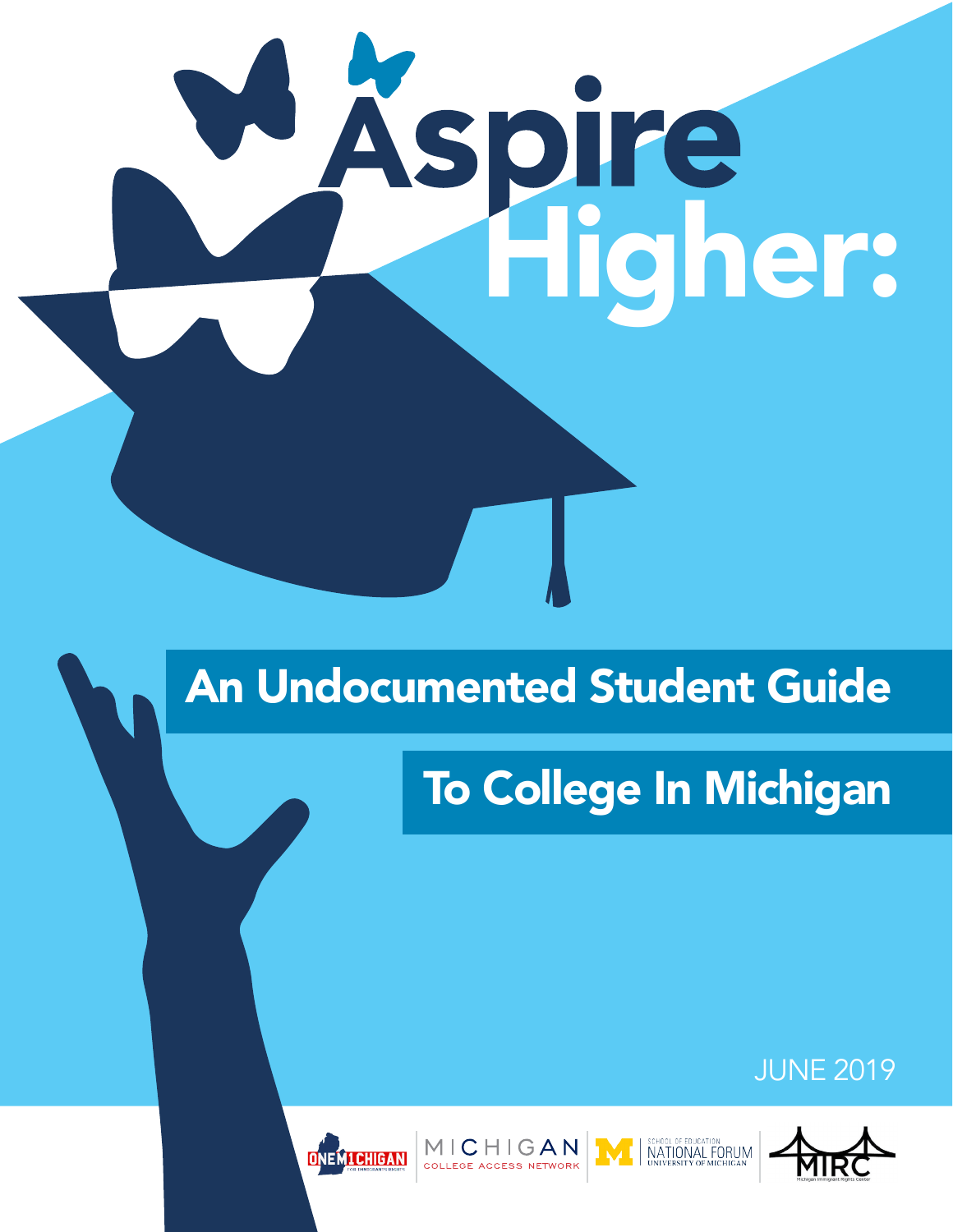# Table of Contents

| What does it mean to be undocumented?4 |
|----------------------------------------|
|                                        |
|                                        |
|                                        |
|                                        |
|                                        |
|                                        |
|                                        |
|                                        |
|                                        |

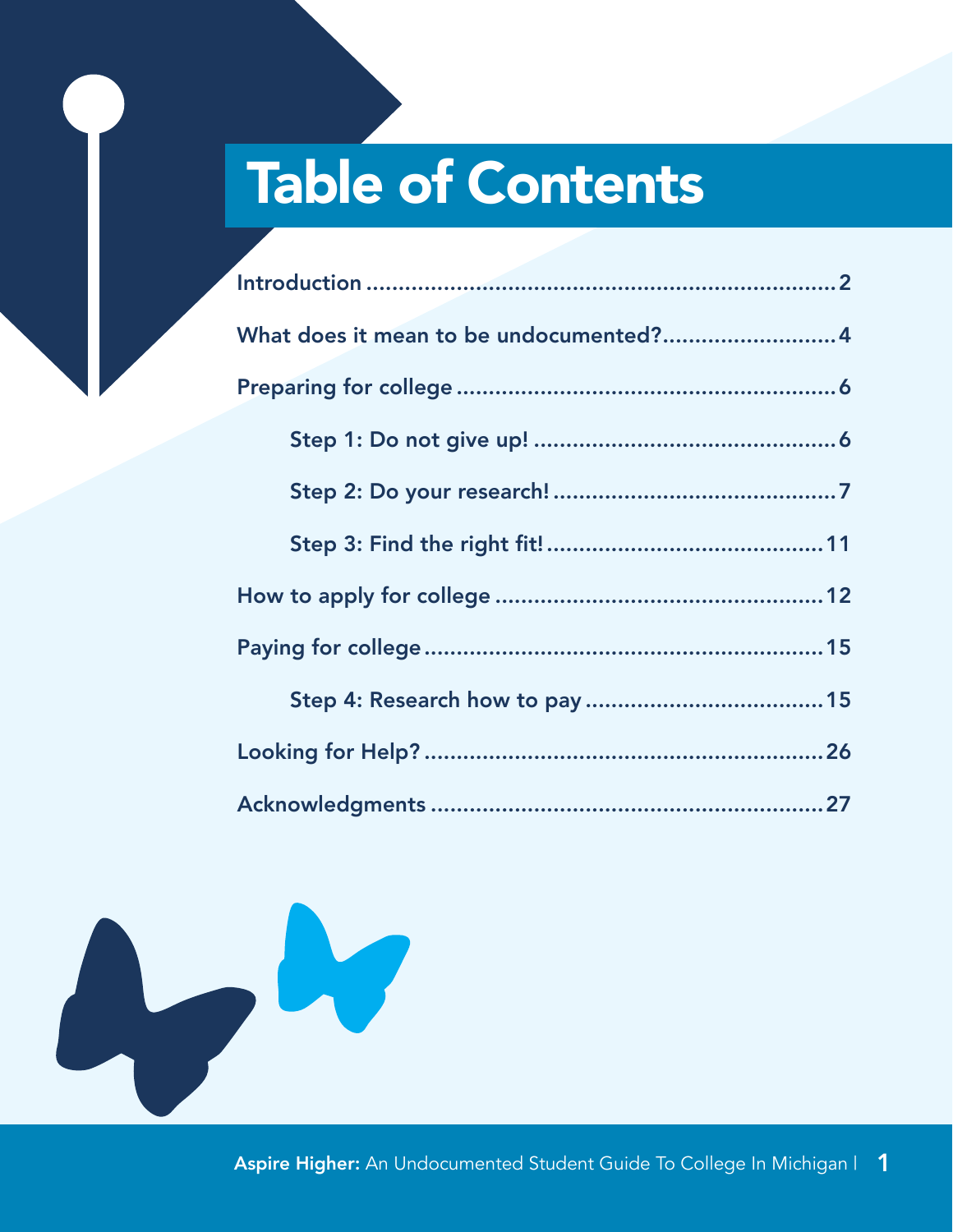# Introduction

# <span id="page-2-0"></span>*I TRIED TACKLING THE BATTLE OF APPLYING TO COLLEGE AS AN UNDOCUMENTED STUDENT. TO SAY I WAS LOST WAS AN UNDERSTATEMENT.*

In the beginning of my senior year in high school I went online to the University of Michigan website; I clicked on the "Apply Online" tab and stared at the application trying to figure out what to do. Confused and alone I tried tackling the battle of applying to college as an undocumented student. To say I was lost was an understatement. I reviewed the application, trying to answer all the questions in my mind. The social security and citizenship blanks were just staring at me, as if taunting me to figure out how to fill them in. I had no idea what to do, who turn to, or where to begin. I was so afraid of asking anyone for help because the thought of bringing up the topic seemed like a huge risk. I was even afraid of doing a simple "Google" search on undocumented students in college to figure out where to start.

- Undocumented Student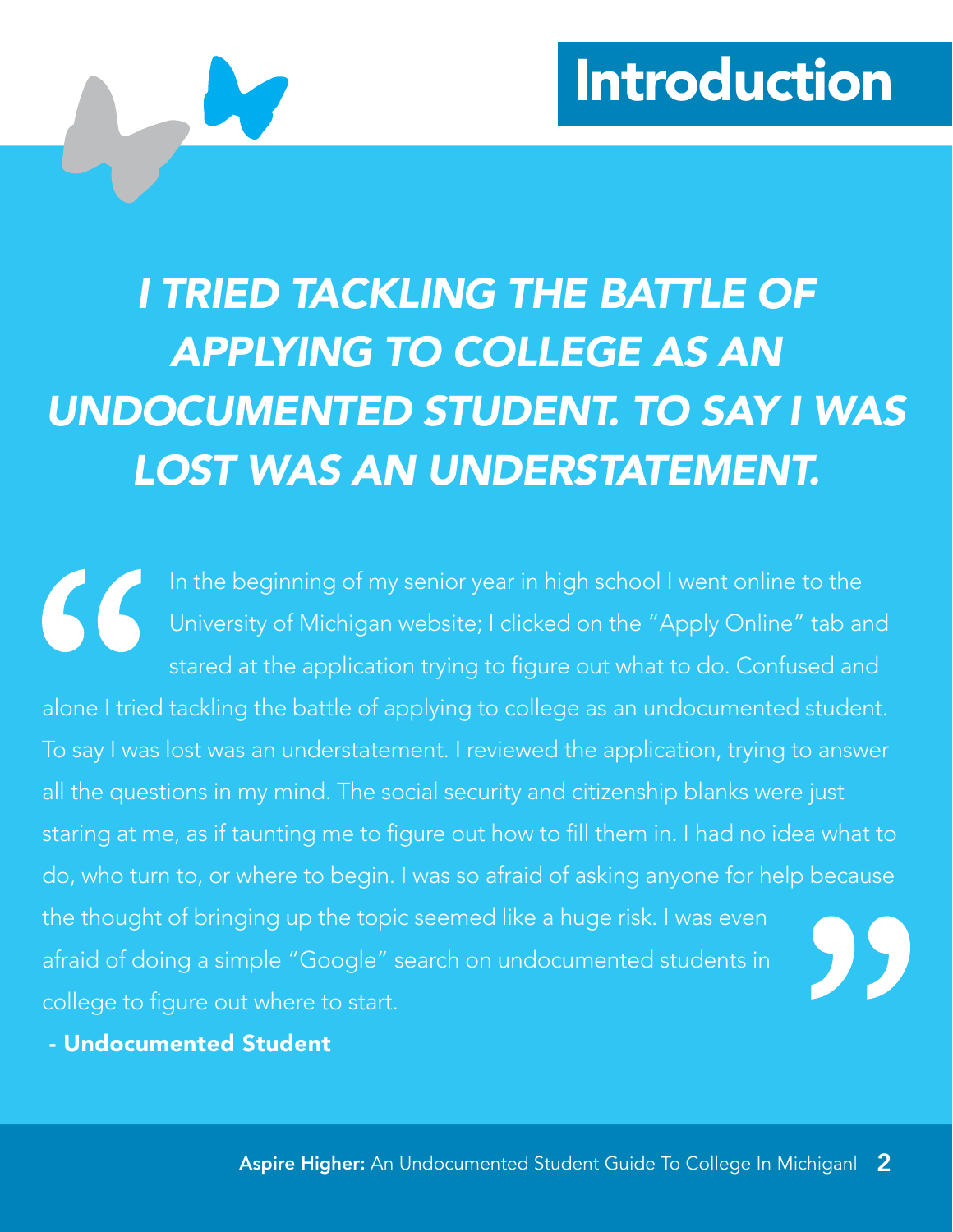# Introduction



*Every year, approximately* 65,000 *undocumented students graduate from high school.*1 *Additionally Michigan is home to approximately* 129,000 *undocumented immigrants, including* 13,000 *DACA eligible individuals.* 2 *These students have goals, plans, dreams of going to college and having successful careers.* 

The right to free K-12 public education was granted by the 1982 case Plyler vs. Doe. In this case, the United States Supreme Court ruled that undocumented kids could not be denied a K-12 education. It also specified that schools could not ask about the immigration status of their students.

Sadly, many undocumented students believe that because they do not have legal immigration status, they cannot go to college. But that's not true! There are many ways that undocumented students can access higher education.

This guide is designed to help those students and their families by providing resources available for undocumented students interested in pursuing education after high school, regardless of citizenship status.

As we work to increase access to a college education for undocumented students, we would like to clarify that there are NO LAWS that prohibit students from attending college based on immigration status. Additionally, many colleges and universities in Michigan do grant in-state tuition to undocumented and DACA students. College cost policies may vary from school to school, but accessing college is possible for everyone.

<sup>2</sup> Migration Policy Institute "Profile of Unauthorized population in Michigan" available at: h<ttps://www.migrationpolicy.org/data/unauthorized-immigrant-population/state/MI#>

<sup>&</sup>lt;sup>1</sup> American Immigration Council "The DREAM Act", available at: <mark>http://www.immigrationpolicy.org/just-facts/dream-act</mark>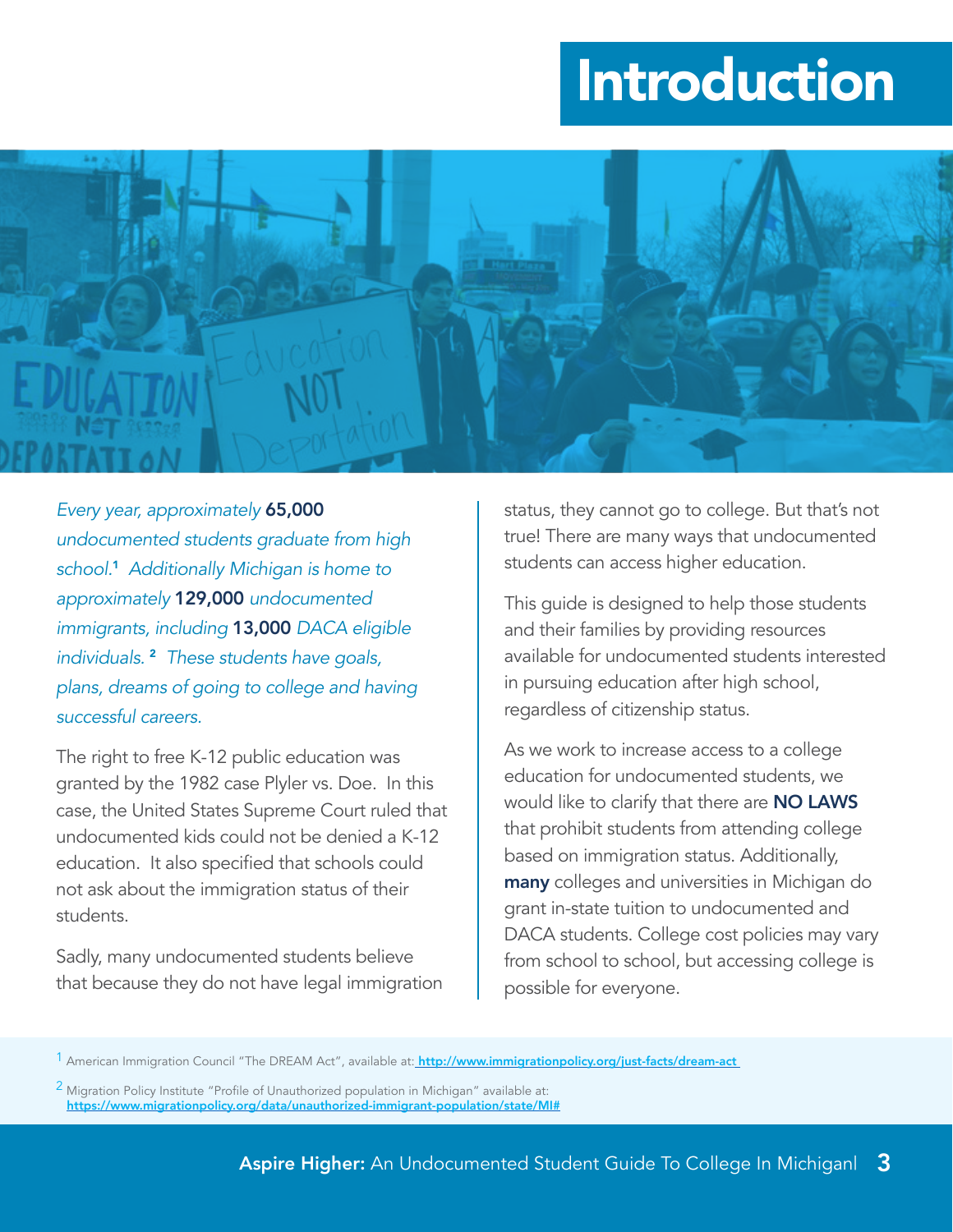# What does it mean

 $\bullet$ 

 $\bullet$ 

 $\bullet$ 

 $\bullet$ 

# to be undocumented?

# <span id="page-4-0"></span>YOU MAY BE UNDOCUMENTED IF:

#### $0 0 0 0 0 0 0 0 0$



You were born in a country other than the United States



2 You are not a naturalized citizen, and/or



You do not have any legal immigration status, such as permanent residence (aka a "green card"), a student visa, refugee or asylum status. People who are undocumented typically do not have a social security number, driver's license, or a work permit, but this can vary depending on your individual circumstances.<sup>3</sup>

#### $0 0 0 0 0 0 0 0 0 0 0 0 0 0$

3. If you do not have a work permit but receive income, you should report this income to the IRS using an ITIN number. For more information, please go to <https://immigrantsrising.org/resource/overview/>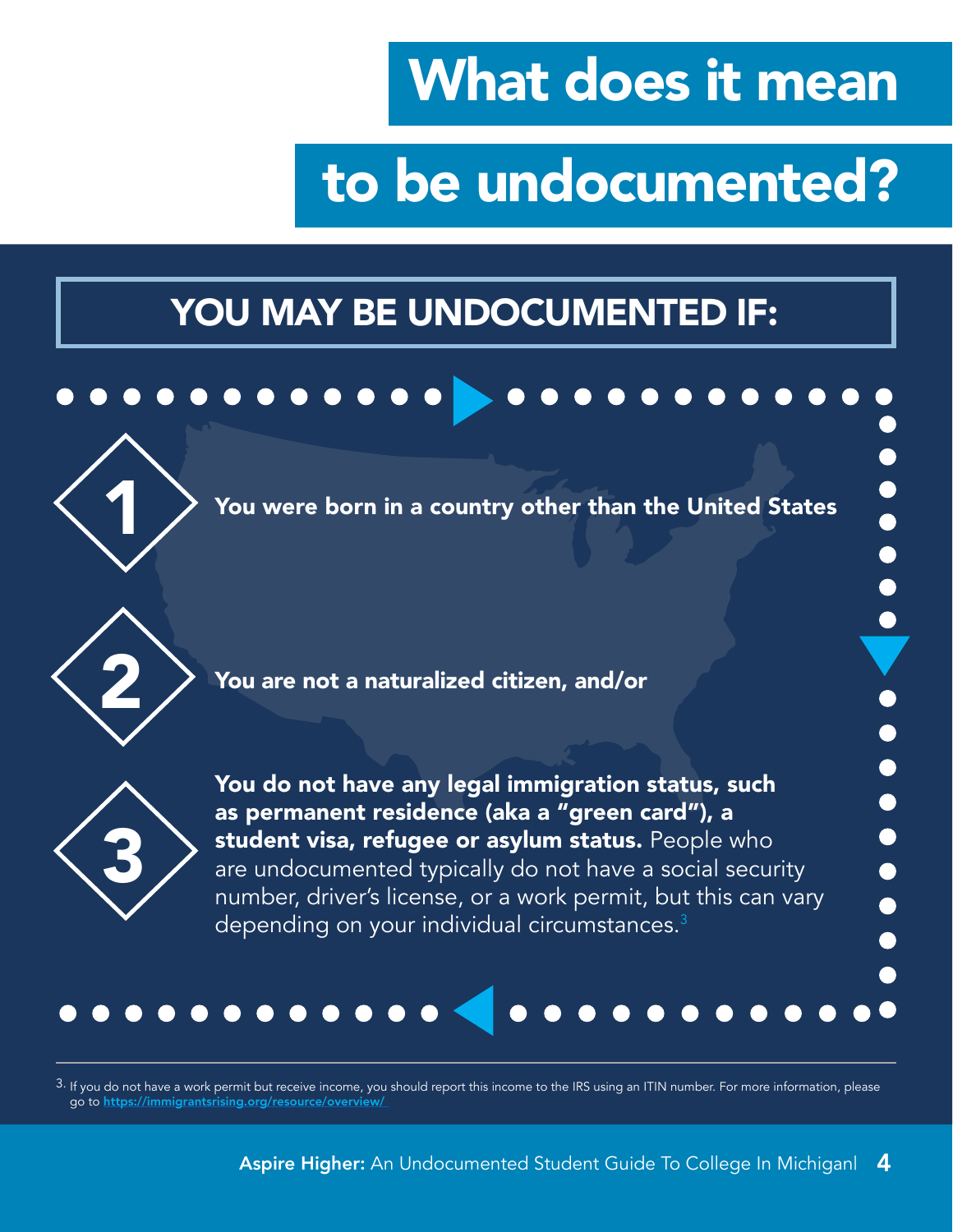# Who is a

# DACA Student?

If you are undocumented, then you do not qualify for federal or state based financial aid in *Michigan. You cannot work legally unless you get employment authorization, for example, through Deferred Action for Childhood Arrivals (DACA) or as an a asylum or permanent*  resident applicant. In Michigan you also cannot get a driver's license or state identification *card without legal presence.4* 

Please note, DACA is temporary and does not provide a pathway to permanent residence or citizenship. However, it grants eligible applicants temporary permission called "deferred action" to stay in the United States, receive a social security number, apply for a work permit, and obtain a Michigan driver's license.<sup>5</sup> If you already have DACA, to maintain valid employment authorization, the best time for you to submit your DACA renewal application is 120 to 150 days (4-5 months) before the date your current DACA and work permit expire. You must renew your employment authorization every two years. Please note that there are legal requirements and fees associated with renewing DACA. Please visit the [U.S. Citizenship and Immigration Services](https://www.uscis.gov/archive/consideration-deferred-action-childhood-arrivals-daca)  [website](https://www.uscis.gov/archive/consideration-deferred-action-childhood-arrivals-daca) for further details. As of this publication date, June 2019, the existence of DACA is in limbo and being litigated. If you have never had DACA, you are not permitted to apply for the first time, but that could change. Please consult with the [Michigan Immigrant Rights Center](https://michiganimmigrant.org/) or **[OneMichigan](http://1michigan.org/)** for more information.

#### PREPARE, APPLY, ENROLL

#### Being undocumented, however, does not stop you from attending college.

Several colleges and universities in Michigan admit and enroll undocumented students, and several provide institution-based financial aid. There are also private scholarships available to help fund your education. That is the purpose of this guide: to help you prepare, apply, enroll in, and pay for college.



<sup>4.</sup>Michigan Immigrant Rights Center, Immigrants and Michigan Driver's Licenses: Past, Present, and Future, Dec. 2018 [https://michiganimmigrant.org/sites/default/files/MI-DLenglish-12-18-2018.pdf](https://michiganimmigrant.org/sites/default/files/MI-DLenglish-12-18-2018.pdf )

<sup>5.</sup> For more information about obtaining a driver's license in Michigan, please go to [https://www.michigan.gov/sos/0,4670,7-127-1627\\_8669---,00.html](https://www.michigan.gov/sos/0,4670,7-127-1627_8669---,00.html)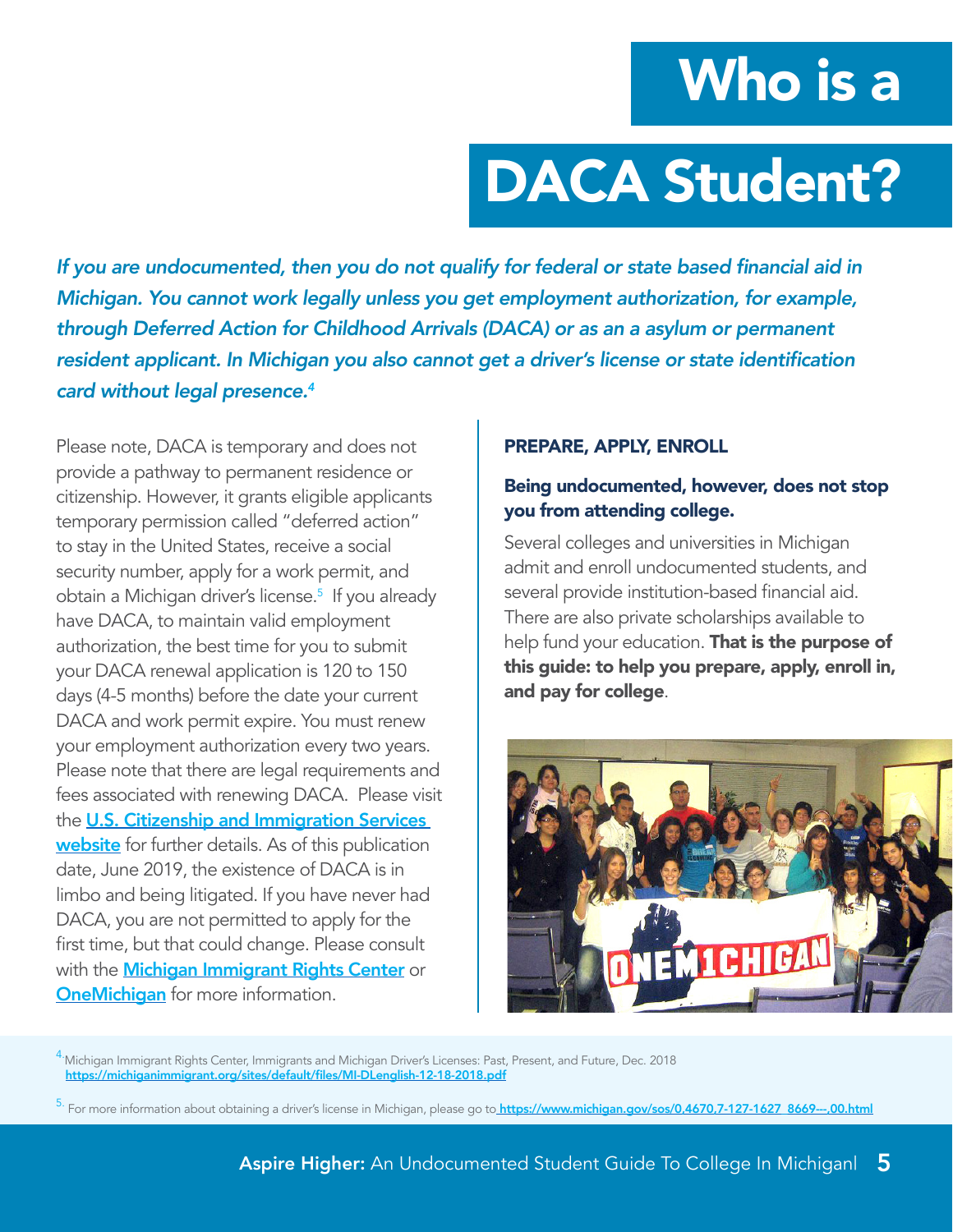<span id="page-6-0"></span>*Planning for college doesn't have to be a big drain on your time. Learn the steps you need to take to get to college! For additional information, visit uLEAD* (University Leaders for Educational Access and Diversity) Networ[k.](http://www.uleadnet.org.)



- Let everyone know that you are going to college and need their help.
- Never say no. Don't ever take that "no" in your head for an answer!
- Call on adults you trust. Counselors cannot ask about your immigration status. Ask your teachers and coaches for advice on college – it's their job to help you succeed.
- Find family support. So what if your parents didn't go to college? Parents and other family members often have real experience and knowledge that can help you on your way.
- Gain experience. Track down places outside of school where you can get real-world experience from adults who can show you how it's done.
- Make connections. Connect with friends, neighbors and mentors who have been to college and ask them how they got there.
- Seek out college preparation programs like the **Hispanic Center of Western Michigan Supporting Our Leaders (SOL) Youth** [Program](https://hispanic-center.org/youth-education-services/) , [Advocates for Latino Student](https://alsame.org/home/)  [Advancement in Michigan Education](https://alsame.org/home/) or [Ferris](https://www.ferris.edu/promesa/)  [State University's Promesa Summer Success](https://www.ferris.edu/promesa/)  **[Program](https://www.ferris.edu/promesa/).** Additionally, there are many resources available on The **[uLEAD \(University Leaders for](https://uleadnet.org/)** [Educational Access and Diversity\) Network](https://uleadnet.org/) and **[The College Board's "Big Future"](https://bigfuture.collegeboard.org/)** website.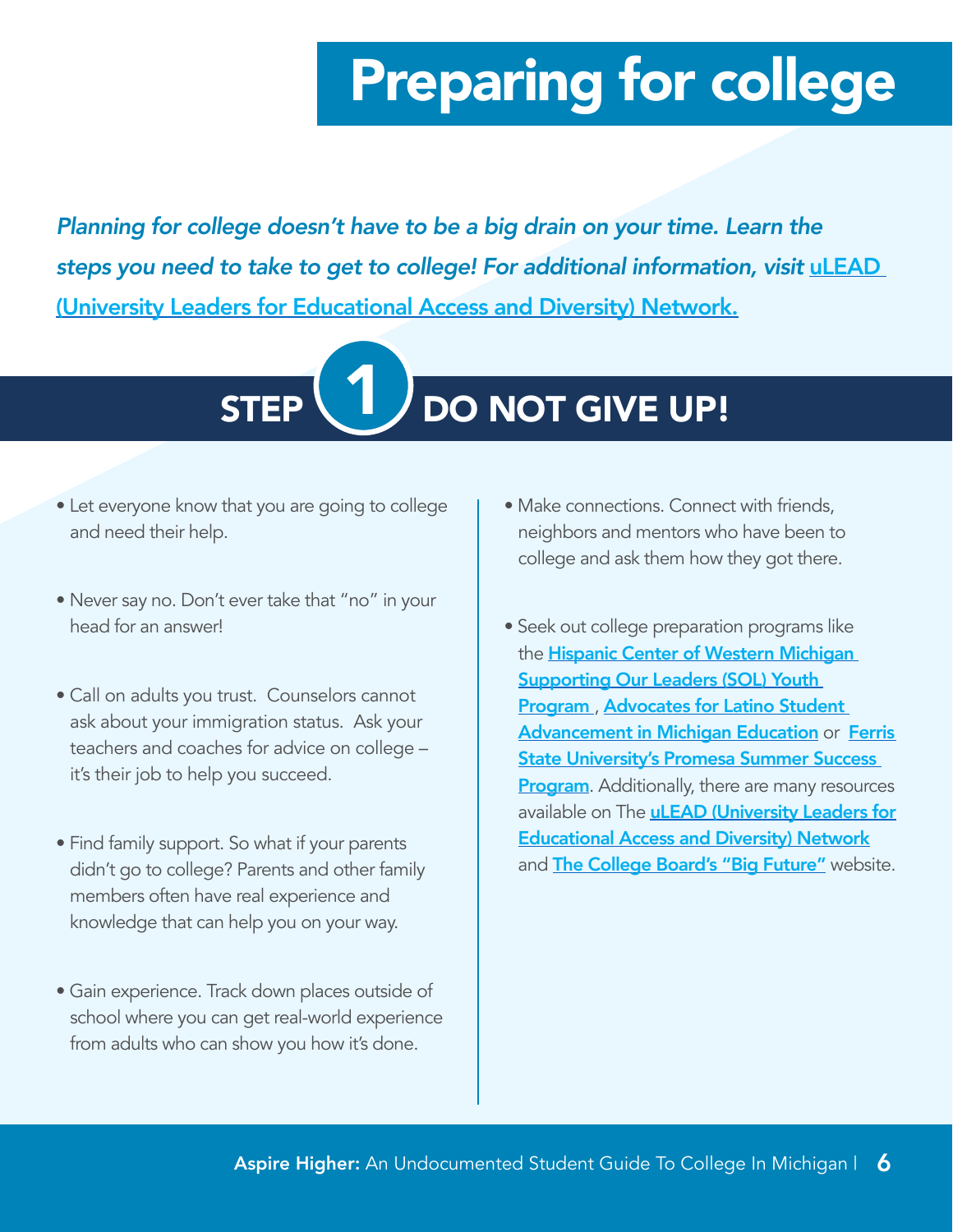<span id="page-7-0"></span>

### CHOOSING A HIGH SCHOOL

66

Preparing for college starts as early as middle school. It's a good idea to start researching the type of college-prep courses and options available in different schools and districts. Some districts offer more undocumented student friendly scholarships than others. High school offerings may include Advanced Placement courses, International Baccalaureate courses, early/middle colleges or high school dual enrollment.

Before enrolling into the designated high school according to district boundaries make sure you research the different schools nearby, ask if there is a "School of Choice" program. Don't just assume that the nearest school is the best one or that because you are undocumented that there are no opportunities available for you.

> I wish I had researched which high schools offer you the most scholarships. Instead I just picked the closest one to my house. Little did I know that some schools even offer you full-ride scholarships. - Undocumented Student



95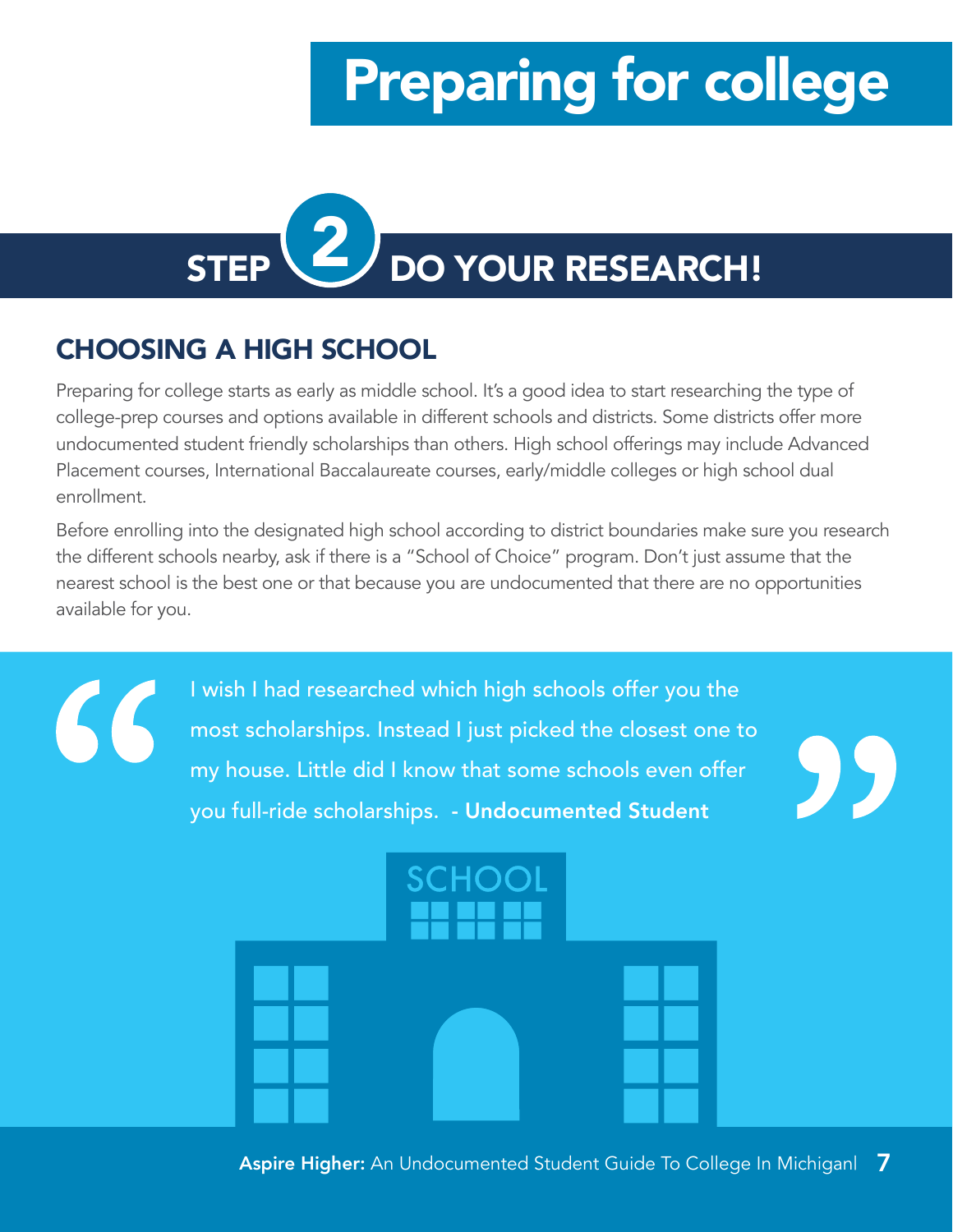### HIGH SCHOOL CHECKLIST

| <b>FRESHMAN YEAR (9TH GRADE)</b>                                                                                                                                                                                                                                                                                                                                                                                                                                                                                                                                                                  | SOPHOMORE YEAR (10TH GRADE)                                                                                                                                                                                                                                                                                                                                                                                                                                                 |  |
|---------------------------------------------------------------------------------------------------------------------------------------------------------------------------------------------------------------------------------------------------------------------------------------------------------------------------------------------------------------------------------------------------------------------------------------------------------------------------------------------------------------------------------------------------------------------------------------------------|-----------------------------------------------------------------------------------------------------------------------------------------------------------------------------------------------------------------------------------------------------------------------------------------------------------------------------------------------------------------------------------------------------------------------------------------------------------------------------|--|
| $\Box$ Take the required amount of English, Math,<br>Science, Social Studies, and Physical Education<br>$\Box$ Start volunteering and doing community<br>service<br>$\Box$ Join extracurricular activities and sports<br>$\Box$ Get to know your teachers and counselors –<br>this will make it easier to discuss your status<br>with them if you're comfortable with it.<br>Note: Counselors cannot report you, they<br>follow a code of ethics and must keep<br>information confidential.<br>$\Box$ Start thinking about college!<br>$\Box$ Explore <b>RaiseMe</b> to explore microscholarships | $\Box$ Take the required courses<br>Take college prep-courses AND keep up good<br>grades, the higher the better! Continue to<br>volunteer and keep a record of how many hours<br>you've done<br>$\Box$ Take positions of leadership in your<br>extracurricular activities or sports<br>$\Box$ Start preparing for SAT or ACT and Michigan<br>Merit Exam (MME) and take practice tests<br>$\Box$ Research colleges, especially undocumented<br>friendly ones and visit them! |  |
| <b>JUNIOR YEAR (11TH GRADE)</b>                                                                                                                                                                                                                                                                                                                                                                                                                                                                                                                                                                   | <b>SENIOR YEAR (12TH GRADE)</b>                                                                                                                                                                                                                                                                                                                                                                                                                                             |  |
| $\Box$ Take required courses<br>$\Box$ Take Advanced Placement courses (AP)<br>$\Box$ Take SAT or ACT Test in Spring of this year<br>$\Box$ Take the Michigan Merit Examination (MME)<br>$\Box$ Continue to volunteer, do extracurricular<br>activities, or sports<br>$\Box$ Keep up your grades!<br>$\Box$ Make a list of schools you're especially<br>interested in attending                                                                                                                                                                                                                   | $\Box$ Take required courses<br>$\Box$ Keep up your grades (they do count senior year)<br>$\Box$ Apply for admission to college<br>Retake SAT or ACT as needed<br>$\Box$ Visit college campuses and start applying<br>$\Box$ Research and apply for scholarships<br>$\Box$ Pick the college you're attending<br>$\Box$ Send your test scores and transcript to college                                                                                                      |  |

- $\Box$  Look for scholarships
- $\Box$  (Optional) Set up an appointment with a college admission counselor to discuss your status and see what the school can do for you!
- $\square$  Sign up for your college orientation  $\Box$  If required, send in the admissions/enrollment
- deposit, which reserves your place at that college!
- Review your financial aid offer letters from colleges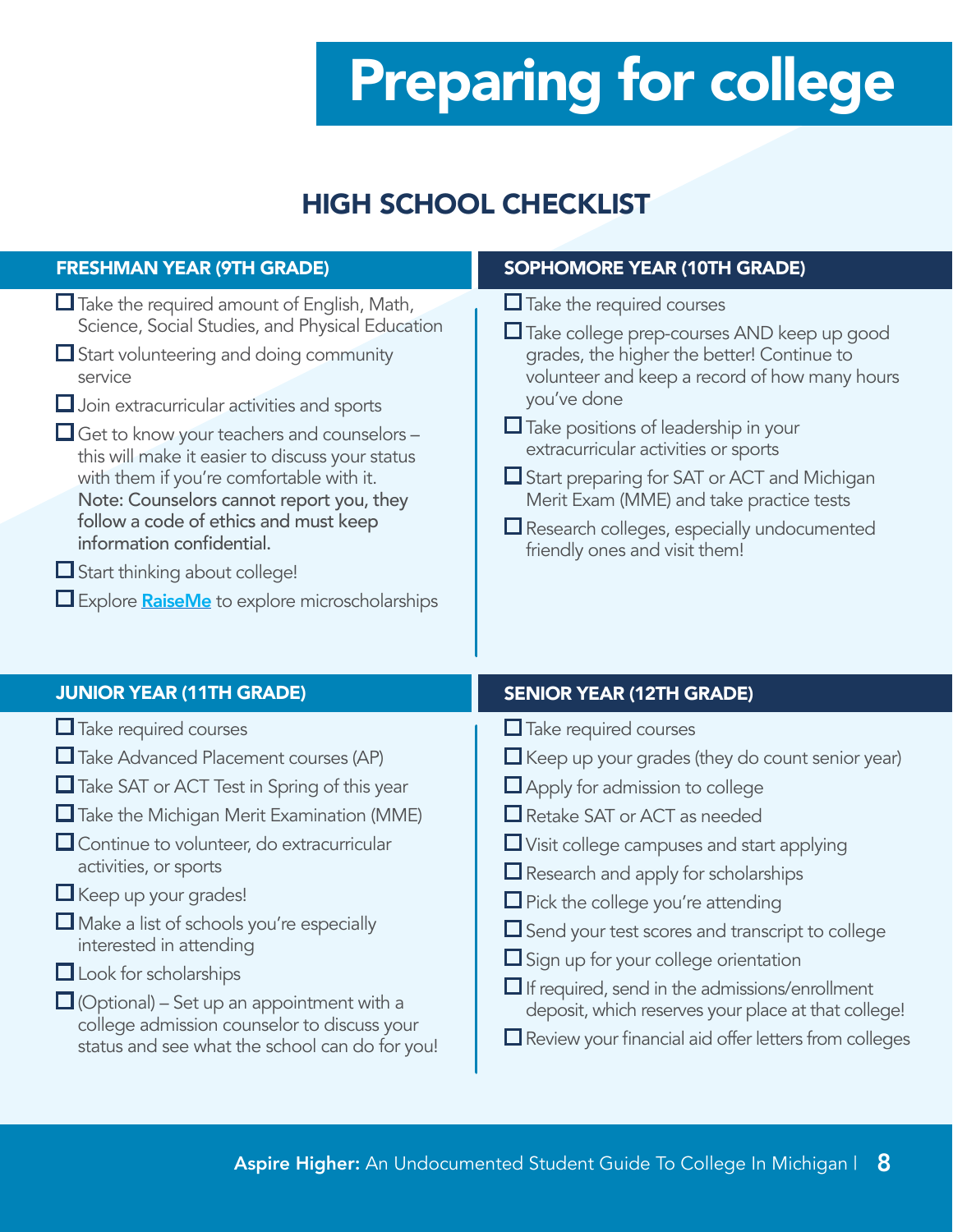*Here is more information regarding the classes you take and how to prepare for college:*

### COLLEGE PREP CLASSES:

The Michigan Merit Curriculum requires specific credits in certain subjects to graduate from high school. It is recommend that all students take as many college-prep courses within those requirements to best prepare for the rigor of college coursework.*<sup>6</sup>*

### ADVANCED PLACEMENT (AP) COURSES:

Earn college credit if you enroll in these courses, take the AP Exams, and earn a score of 3 or higher (on a scale of 1 to 5) on the course exam that occurs at the end of the school year. Usually AP classes are available for juniors and seniors only, however it's a good idea to check with your school counselor to pick what classes are best for you.

### ACT AND SAT TESTS:

It's very important that you take this test seriously. The higher you place the better the chances of getting into a good college and the more scholarship money you can earn. The average SAT score for students in the state of Michigan in 2018 was a 1000 and for the ACT it was 24. The good news is that if you don't do as well as you would like, you can retake either test. Typically, colleges and universities take your highest SAT or ACT score for admission. Most schools want you to have a higher than average test score to receive better scholarships. Therefore it's important you prepare and realize that even though you may not have legal status yet, this test WILL help you! Both tests are accepted in colleges and universities. You can prepare for the SAT and ACT using the Khan Academy.



6.Michigan Department of Education, Michigan Merit Curriculum High School Graduation Requirements (updated Sept. 2017) [https://](https://www.michigan.gov/documents/mde/Complete_MMC_FAQ_August_2014_467323_7.pdf) www.michigan.gov/documents/mde/Complete\_MMC\_FAQ [August\\_2014\\_467323\\_7.pdf](https://www.michigan.gov/documents/mde/Complete_MMC_FAQ_August_2014_467323_7.pdf).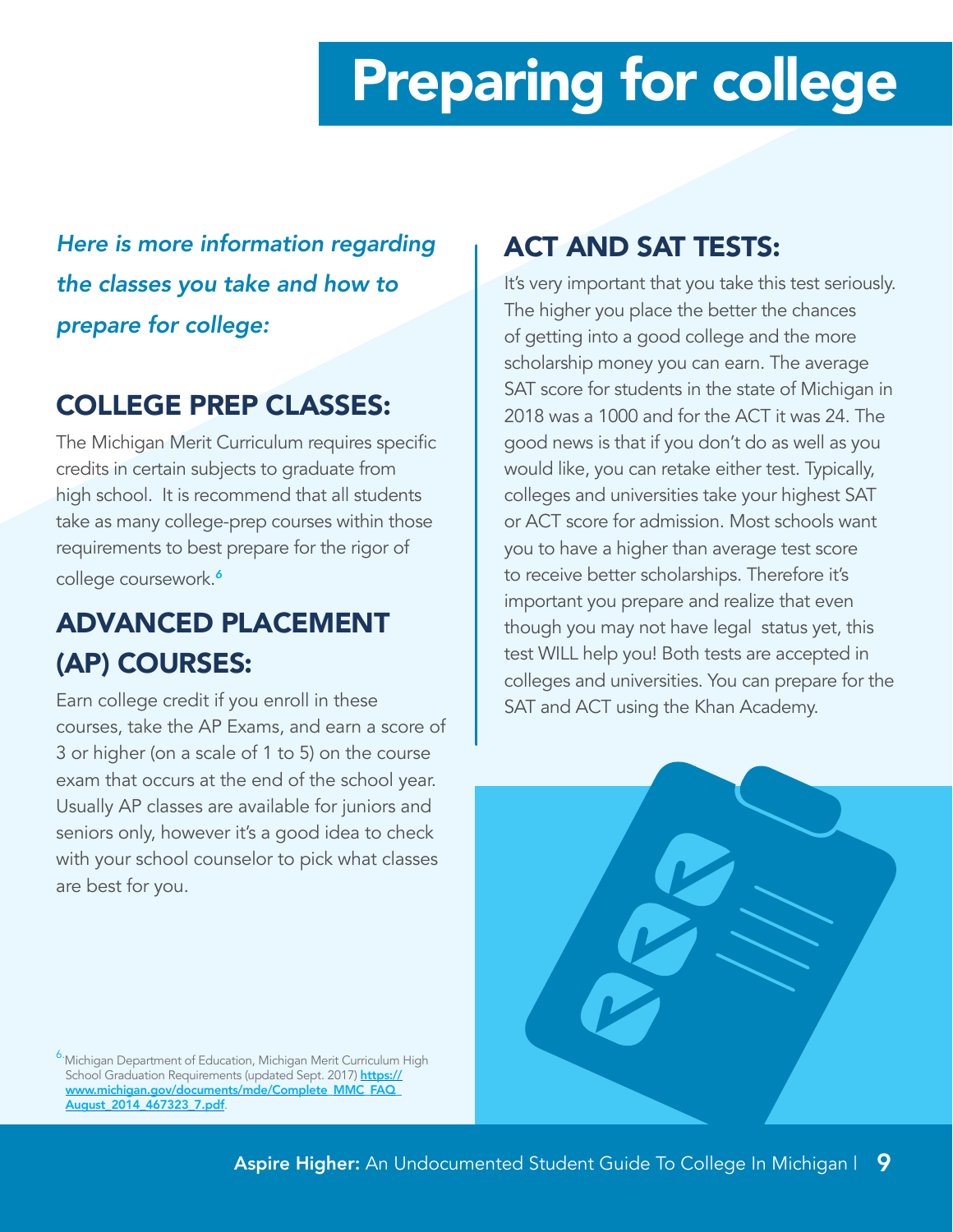### GET INVOLVED:

Colleges are seeking well-rounded students – students who are also active "out of the classroom." Not only does it help set you apart from other students, but it also gives you the opportunity to meet people who can potentially help you later on. You never know if the community center you volunteer for offers private scholarships you can later apply for.

## TAKING COLLEGE COURSES WHILE STILL IN HIGH SCHOOL (KNOWN AS "DUAL ENROLLMENT"):

Many schools offer you the opportunity to take college courses at the local college for free. This a great chance to start taking classes early so that you don't have to take them in college. Check to see if this is available in your school and what are the requirements for the classes are. Often, it's getting above a certain score on your SAT (another reason to do better on it). Since you cannot legally drive without a valid license, check with your high school about options for getting to the college for these courses.

### VISITING COLLEGES AND UNIVERSITIES:

Don't just believe the college fliers and handouts you receive in the mail. Invite your family members to join you to explore the different colleges. Take a tour of the school and meet the instructors and students. If necessary, ask the colleges/universities if they provide a translator for family members who do not speak English. Many colleges offer Open House programs, which are large events that offer much information.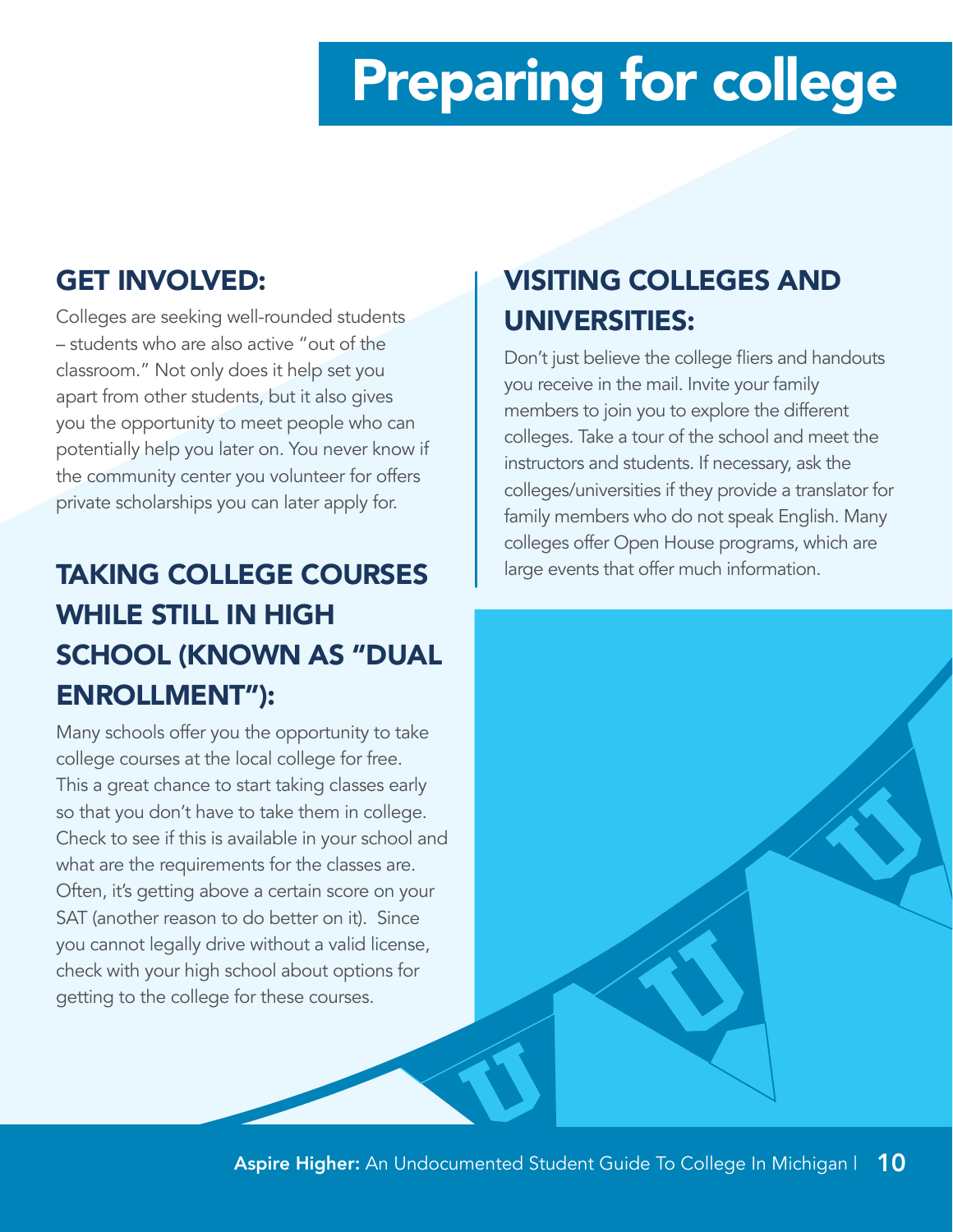<span id="page-11-0"></span>

#### *Find out what kind of school is the best match for you and your career goals.*

### WHAT'S THE RIGHT MATCH?

The kind of college you choose to attend should reflect your goals and your personality. Whether you choose a public, private, community, technical, trade or even online college, make sure it's the [best](https://www.michigancap.org/)  [match for you](https://www.michigancap.org/) and your goals.

### HOME OR AWAY?

Attending a local college and living at home versus living on campus – what's better? It depends. For some, residence hall life is an important part of the college experience, but commuting from home can be less expensive. Use colleges' net price calculators on their websites to confirm tuition and room/board costs.

### WHICH MAJOR?

Figuring out what you like doing most, plus what you are best at, can point to the careers you should consider – and what majors will help you reach your career goal. **[Michigan's Pathfinder website](https://pathfinder.mitalent.org/#/home)** can help. Consider and research whether the major or career you are interested in will eventually require certification or state licensure which will require proof of authorization to work legally in the U.S.

### WHY EXTRAS MATTER.

Getting into extracurricular activities outside of class – band, science club, the school newspaper, drama or even volunteering – helps you discover what your real interests are and where you are headed in the future. Colleges also vary in the kinds of professional and internship experiences they can offer to students, so pay attention to that as well.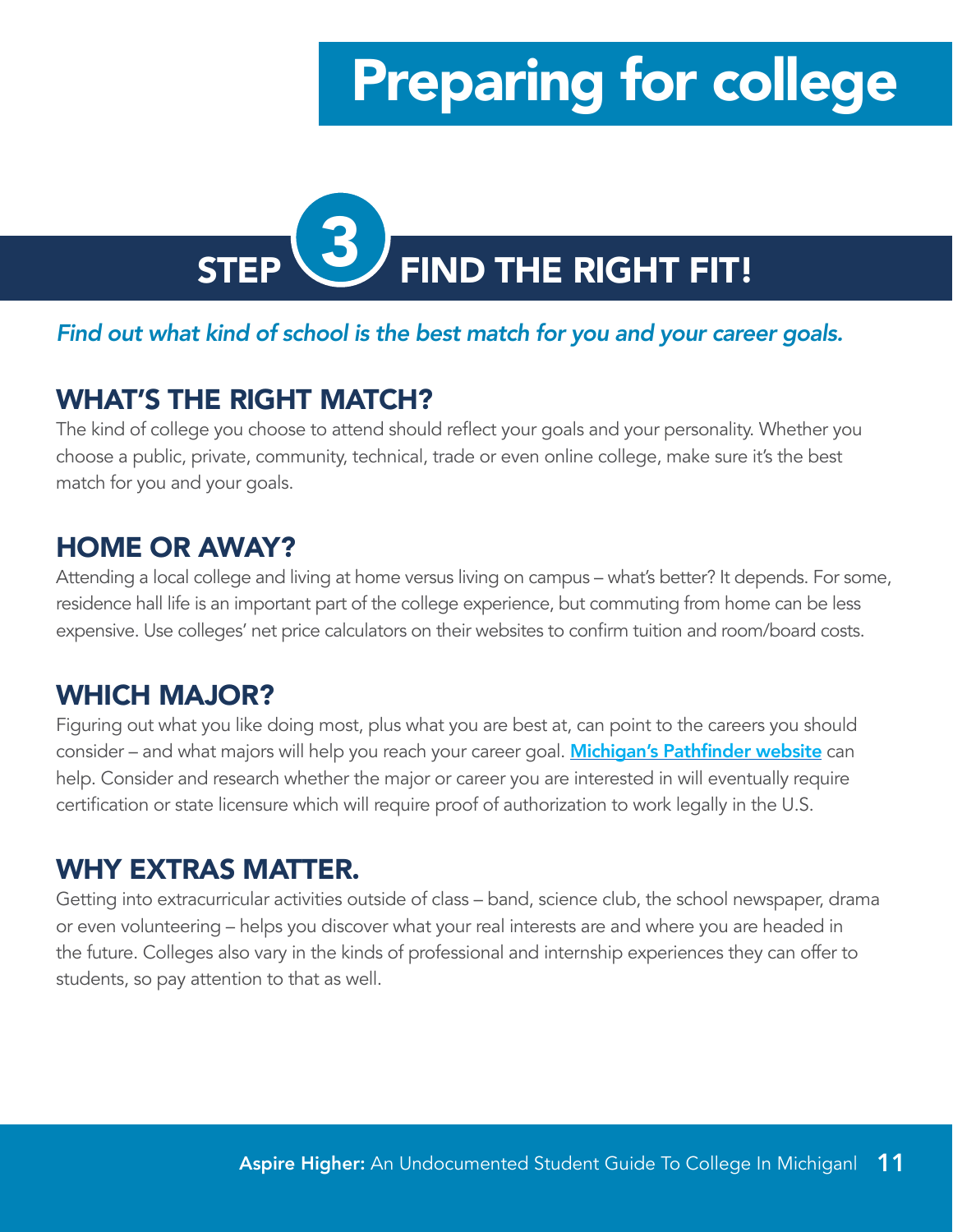# How to

# apply for college

<span id="page-12-0"></span>*Applying for college makes everyone nervous, even more so if you are undocumented. One very important thing to remember is that you are not alone.*

### TIPS FOR FILLING OUT A COLLEGE APPLICATION FOR ADMISSION

**1** Fill out the application completely.

66

- 2 Do not claim you are a U.S. citizen or permanent resident if you are not. You may choose to leave questions about citizenship or immigration status blank.
- <sup>3</sup> If the application asks for your Social Security Number, leave it blank or fill in all zeros unless you have your own valid Social Security Number.
- 4 If you are leaving some answers on your application blank, you may not be able to fill out the online application, as many will not let you continue to the next page until every section is complete. If that's the case, you may have to print the application and send it through the mail, which is usually acceptable. Be sure to call or email to make sure you can mail your application in and also to confirm their mailing address.
- 5 It's very important to make sure all information on your application is true/accurate. Making a false claim of U.S. citizenship or providing fraudulent information on an application can have serious consequences on your future immigration options or lead to criminal prosecution.

When I was applying to college I felt so alone and confused. I wish there had been someone to give me some sort of direction or at least have someone who would let me vent about how angry and I disappointed I felt. If only I had known that thousands of kids were in my same situation it would have made it a lot easier to face - Undocumented Student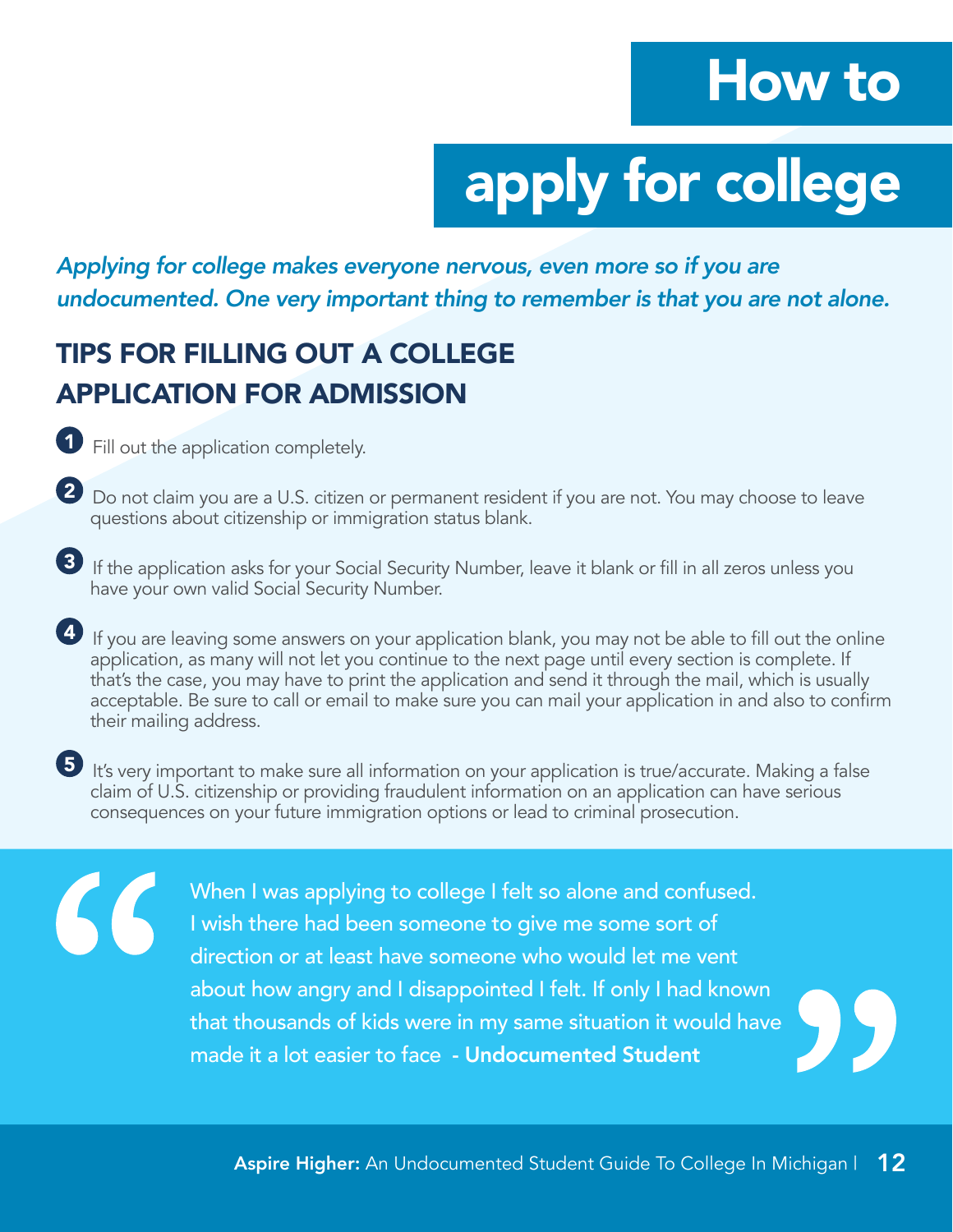# How to

# apply for college

#### *Will a school tell Immigration and Customs Enforcement I'm undocumented?*

#### . GENERALLY, NO.

Under the Family Educational Rights and Privacy Act (FERPA), schools are not allowed to share your personal information from school records without your permission. There are some very limited exceptions where the school may share your information without your consent, such as reporting suspicions of fraud involving Federal Student Aid or false claims of U.S. citizenship.<sup>7</sup>

It can be very helpful to discuss your status with the admissions counselor of a specific college you're interested in so that he or she can tell you more about how the school's policies and resources apply to you. Every college and university has their own admissions policies. You can ask your high school counselor to help you find out more information, or contact a university's admissions office directly.

When I was applying to college I decided it would be best to talk to my 66 admissions counselor and explain that I was undocumented. Although I was afraid of what she would think I did not know of any other options. She showed me which scholarships I could apply for and how I should fill in the admissions application. She wasn't judgmental or anything like that, and it really did help. - Undocumented Student

7 See 20 U.S. Code § 1232g; 34 CFR § 99.31; 34 CFR § 668.16.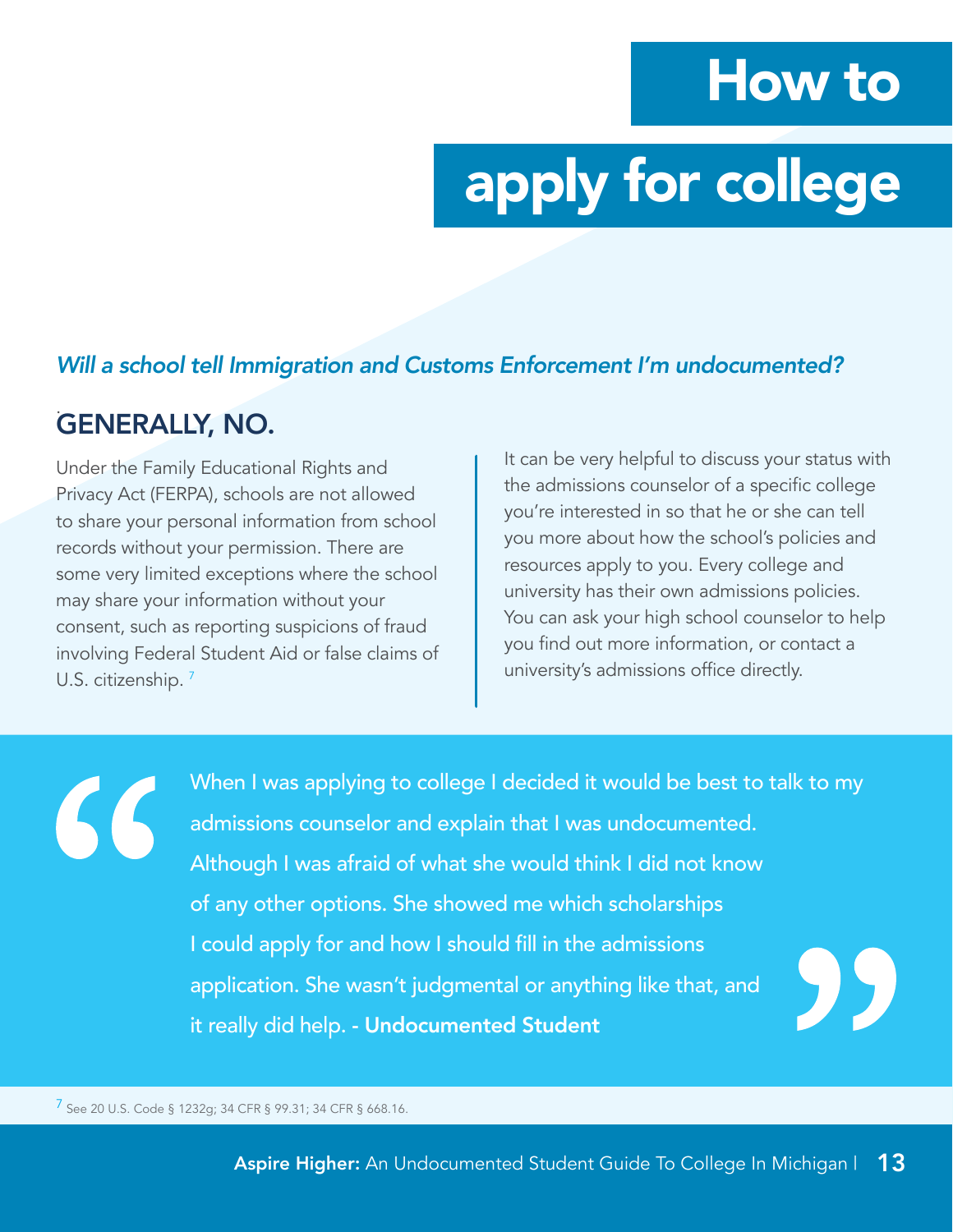# How to

# apply for college

#### Questions to ask admissions and financial aid officers:

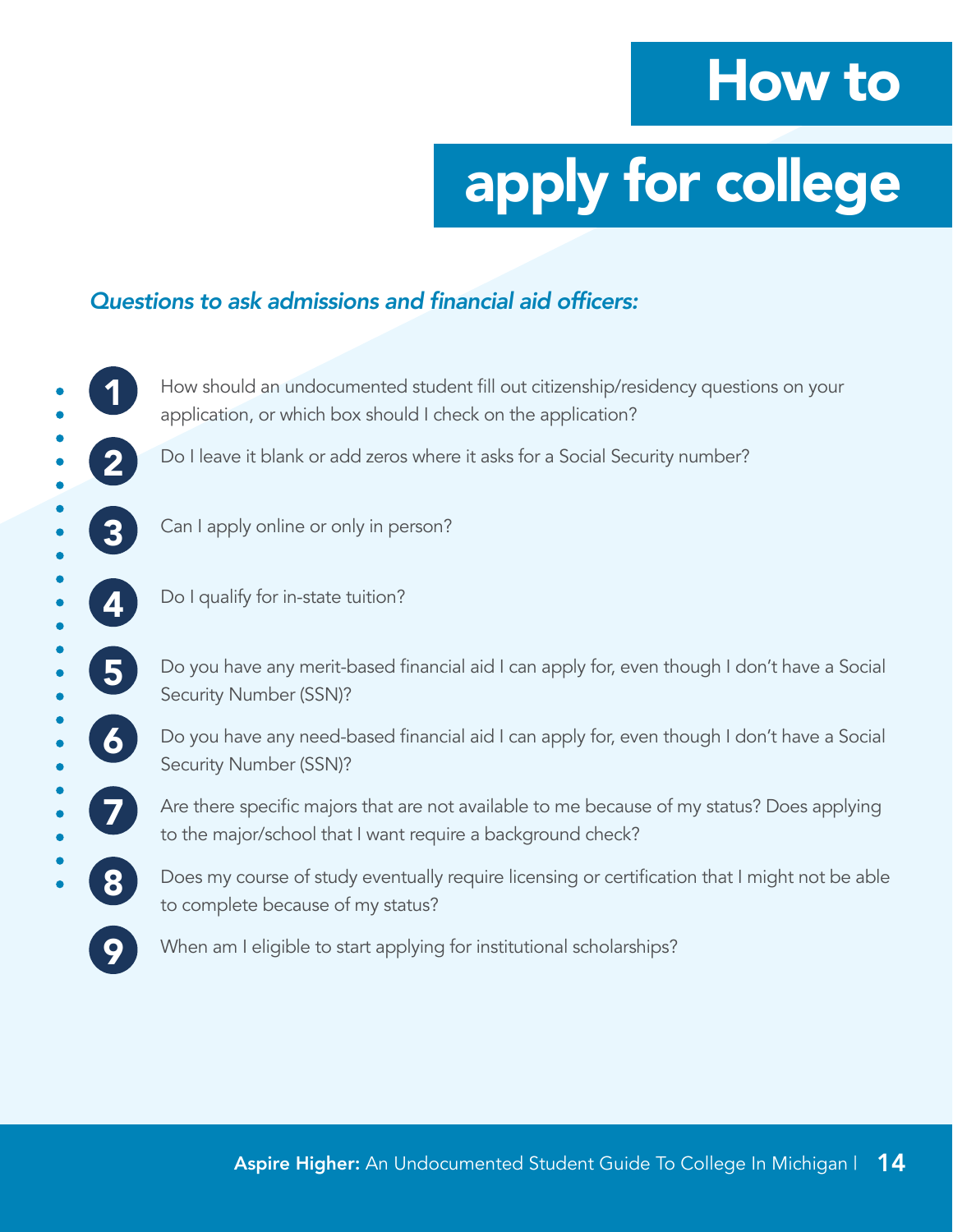# <span id="page-15-0"></span>STEP **WE RESEARCH HOW TO PAY**

### *Paying for college is by far one of*  the most difficult challenges that *undocumented students face.*

Not only because they are not eligible for Federal Financial Aid, but also because they often cannot apply for private loans. However, don't let this discourage you or get you thinking that college is out of the question simply because of the cost. Colleges and universities

have their own array of scholarships you can apply for, even if you're undocumented, so make sure to ask about them. These campuses will also be able to give you more money if you do well on your SAT or ACT so be sure to take those exams seriously. There are a lot of different types of financial aid out there, so you need to find out which kind or combination works best for your needs.

### RAISEME MICRO SCHOLARSHIPS

One of the first things you can do in high school to start getting money for college is participating in the RaiseMe program. It is a free way to earn micro-scholarships for all the work you're doing in high school. For example, you can earn between \$400 and \$1,000 just for getting an "A" in a core class and hundreds of dollars for each extracurricular activity you do and for each leadership position you hold in your student organizations. You can enroll in this program for free at any point in high school but it's best to enroll as soon as possible to maximize your scholarships. Only colleges that are partners with RaiseMe offer scholarships this way. Go to the **[RaiseMe website](https://www.raise.me/)** to sign up and to see if the college/university you are considering is a partner. Nearly 20 colleges in Michigan participate in RaiseMe.

### FAFSA

**[FAFSA](https://studentaid.ed.gov/sa/fafsa)** stands for Free Application for Federal Student Aid. It is a form that most students fill out once a year to determine how much federal and state financial aid help they can get based on their family income. Undocumented and DACA students are not eligible for federal financial aid. For specific information about the FAFSA and Undocumented Students, [check out this document](https://studentaid.ed.gov/sa/sites/default/files/financial-aid-and-undocumented-students.pdf).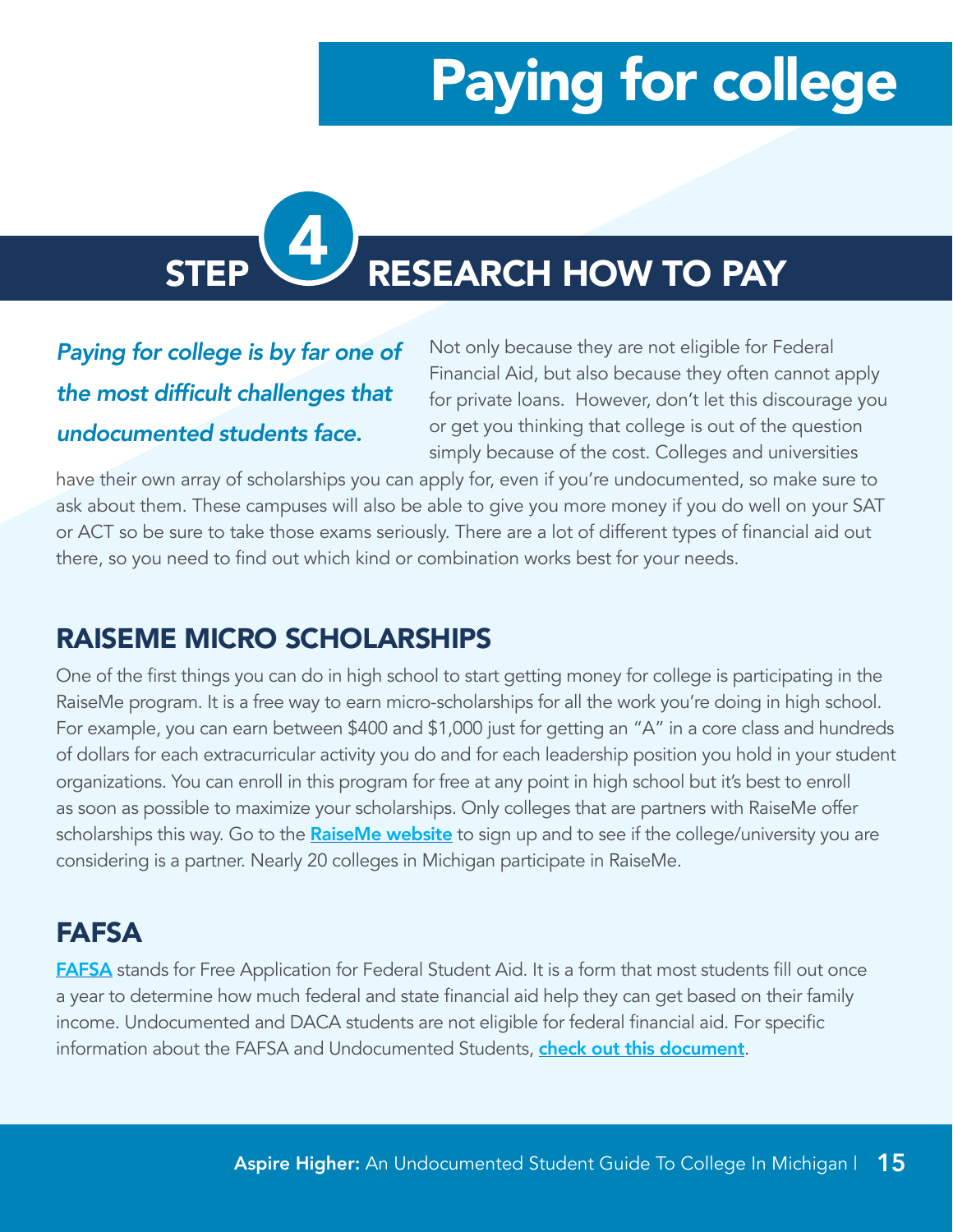### FAFSA FREQUENTLY ASKED QUESTIONS 8

#### *Michigan does not offer state aid to undocumented or DACA students*.

#### 1) If I am not eligible for federal financial aid, should I still fill out the FAFSA?

Yes. Many scholarships or school-based aid that you may be eligible for will ask for a copy of the FAFSA to determine your income and how much your family might be able to contribute to your tuition and living expenses, so you should still plan to fill it out. You may also want to check with your high school counselor or your college/career school financial aid office to ask what types of financial aid you may be eligible for and whether completing FAFSA is required to apply for that financial aid.

#### 2) How do I fill out the FAFSA if I don't have a social security number?

You will need to **fill out a PDF or paper version** of the form. Fill out the form completely and truthfully. Leave the section for social security number blank. For the question, "Are you a U.S. citizen" you may leave it blank or select "No, I am not a citizen or eligible noncitizen." Leave the A-number section blank.

Alternatively, you can fill out the **College Board** [CSS Profile](https://cssprofile.collegeboard.org/) if you do not have a social security number since many colleges also accept. More information on the CSS Profile is on page 18. Michigan schools that use the CSS Profile can be found **[here](https://profile.collegeboard.org/profile/ppi/participatingInstitutions.aspx).** 

#### 3) If I have DACA, does that change how I fill out the FAFSA?

If you have DACA, then you have a valid social security number and may choose to fill out the FAFSA online using that number. You should fill out the form completely and truthfully. Leave the question about citizenship blank or select "No, I am not a citizen or eligible noncitizen." Leave the A-number section blank. As a DACA recipient you still do not qualify for federal financial aid. You can find the online FAFSA on their website and click ["Start a New FAFSA."](https://studentaid.ed.gov/sa/fafsa)

#### 4) Does the FAFSA ask about my parents' immigration status?

No. Your parents' status does not affect your eligibility and the FAFSA does not ask.

#### 5) Do my parents need Social Security numbers?

No. Since your parents' citizenship does not affect your ability to complete the FAFSA, they do not need Social Security numbers. If your parents do not have Social Security numbers, and you are filling the form out online, you must enter 000- 00-0000 when the FAFSA asks for parents' Social Security numbers. In this situation, you must print out the signature page from the online FAFSA so that your parents can sign it and send it in.

8. Much of this information is copied from the U.S. Department of Education's publication "Questions and Answers: Financial Aid and Undocumented Students," available at <https://studentaid.ed.gov/sites/default/files/financial-aid-and-undocumented-students.pdf>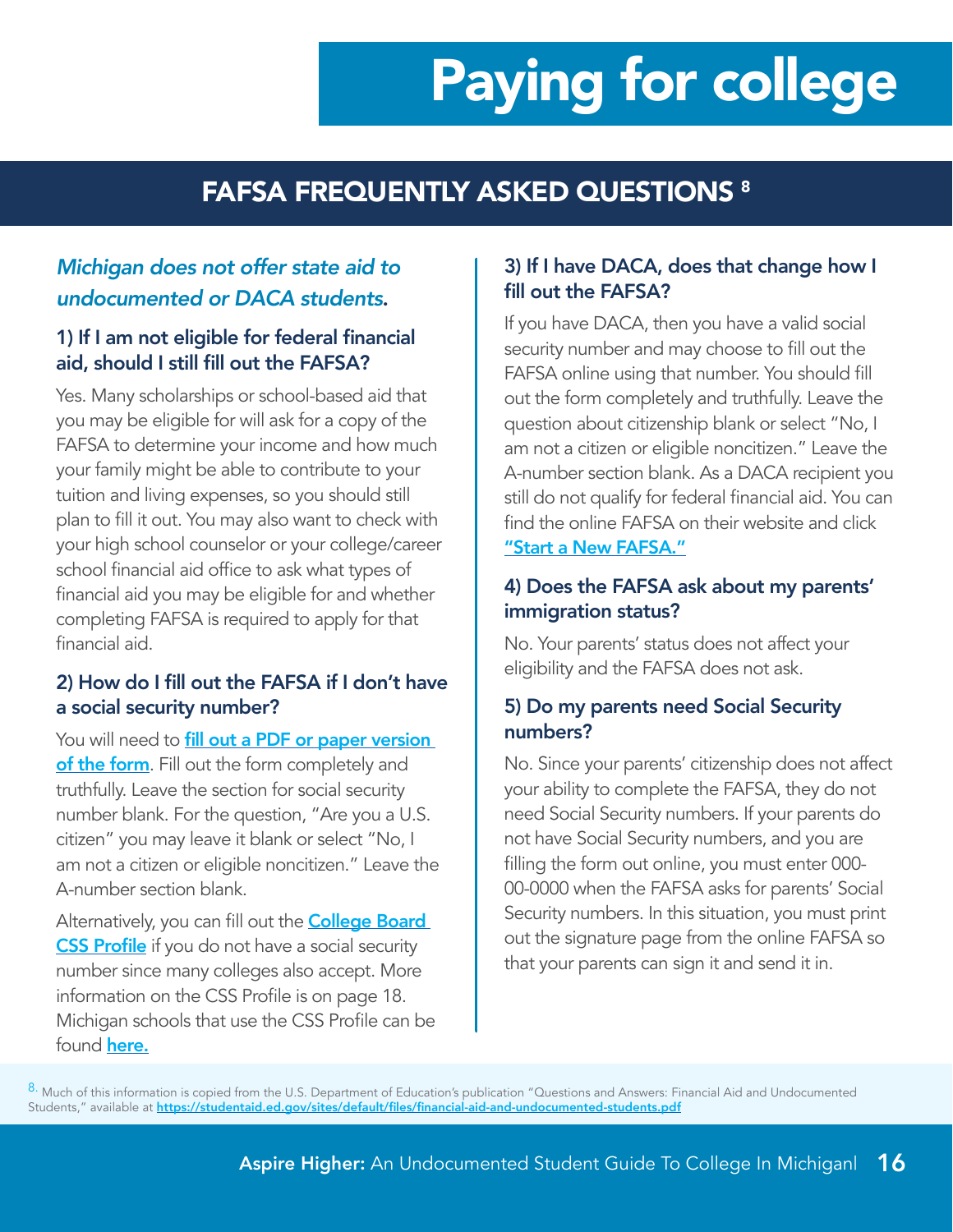### FAFSA FREQUENTLY ASKED QUESTIONS (CONTINUED)

#### 6) How do I answer the question, "What is your state of legal residence?"

The state of legal residence is your true, fixed, and permanent home. Your immigration status does not affect how you should answer this question for purposes of completing the FAFSA. It is simply about where you live. Note that each state determines legal residency differently. You should contact your high school counselor or college or career school financial aid office for assistance with state of legal residence qualifications.

#### 7) How do I answer the question, "What is your parents' state of legal residence?"

Your parents' answer should reflect their true, fixed, and permanent home. Your parents' immigration status does not affect how you should answer this question for purposes of completing the FAFSA. Again, it is simply about where they live, and each state determines legal residency differently.

#### 8) How do I submit my tax information?

If you are completing the **[FAFSA online](http://www.fafsa.gov)** and you filed your income tax return with the Internal Revenue Service (IRS), you may be able to access the information through the IRS Data Retrieval Tool. If you did not file an income tax return with the IRS, enter the requested financial information manually on the FAFSA website. If completing the paper FAFSA, follow the instructions that detail how to answer the financial information questions.

#### 9) How do my parents submit their tax information?

If you are completing the FAFSA online and your parents filed their income tax returns with the IRS and they meet certain requirements such as having Social Security numbers, they may be able to access their tax information through the IRS Data Retrieval Tool. If your parents did not file their income tax returns with the IRS, you can enter the requested information manually on the FAFSA website. If completing the paper FAFSA, follow the instructions that detail how to answer the parental financial information questions.

#### 10) Is there any reason I should submit my FAFSA to the Department of Education?

Yes. Even though you are not eligible for aid, the Department of Education will send you a Student Aid Report (SAR) with information from your FAFSA that you can share with schools. Since your application will be rejected, your SAR will not include your Expected Family Contribution (EFC).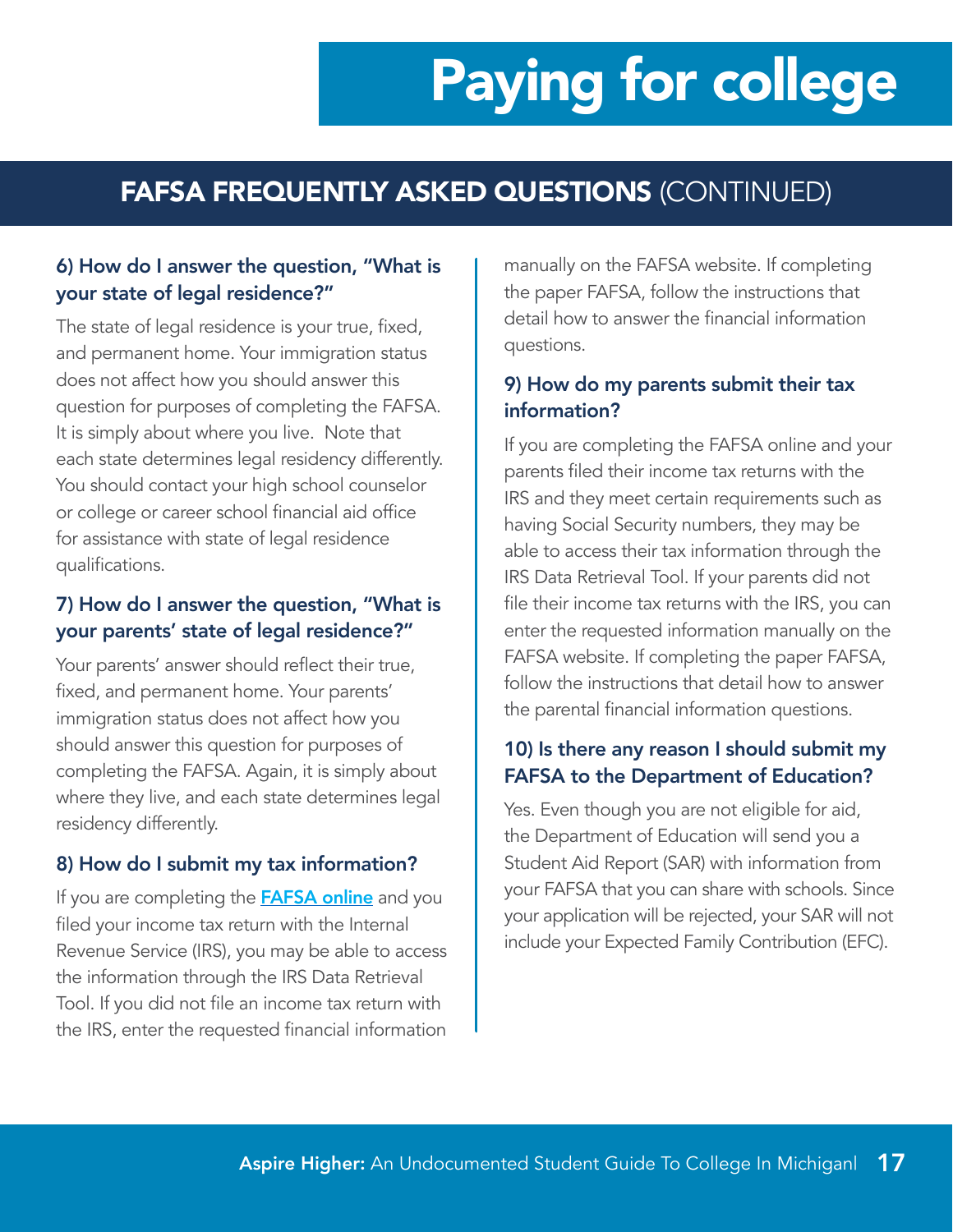### FAFSA FREQUENTLY ASKED QUESTIONS (CONTINUED)

#### 11) If I submit my FAFSA to the Department of Education, will they give my information to immigration?

If you claim U.S. citizenship or a certain immigration status on your application, the Department of Education generally sends that information to the Social Security Administration and Department of Homeland Security for verification in their databases. However if you have left the citizenship and A-number sections blank, then the Department of Education will not attempt to check your status.<sup>9</sup> Your application will simply be denied as incomplete.

If you prefer not to submit your FAFSA to the government, you can send a copy of your FAFSA directly to the schools and scholarships you are applying for.

#### 12) Do deadlines matter?

Absolutely. College financial aid goes fast. The earlier you can get in your [FAFSA](http://www.fafsa.ed.gov/) application and all of the other information that a college asks for, the sooner you'll receive your financial aid package.

### CSS PROFILE

If, for whatever reason, you are uncomfortable with or unable to fill out a FAFSA application, you can complete the [CSS Profile](https://cssprofile.collegeboard.org/) and submit that to colleges so they can assess your financial need for scholarships. Often, students who do not have a social security number use the CSS Profile. The [CSS Profile is managed](chrome-extension://oemmndcbldboiebfnladdacbdfmadadm/https://cssprofile.collegeboard.org/pdf/css-profile-student-guide.pdf)  [by College Board](chrome-extension://oemmndcbldboiebfnladdacbdfmadadm/https://cssprofile.collegeboard.org/pdf/css-profile-student-guide.pdf) and usually, only colleges and universities that are "participating members" will accept a CSS Profile submission from a student. However, you should save a copy of your CSS Profile report on your computer and email the financial aid offices of colleges you are interested in to ask if they will use that report to consider your eligibility for scholarships instead of FAFSA. As of May 2019, three Michigan colleges use the CSS Profile: Hillsdale College, Olivet College, and the University of Michigan.

9. Federal Student Aid Handbook 2017-2018, available at **<https://ifap.ed.gov/fsahandbook/attachments/1718FSAHbkActiveIndex.pdf>**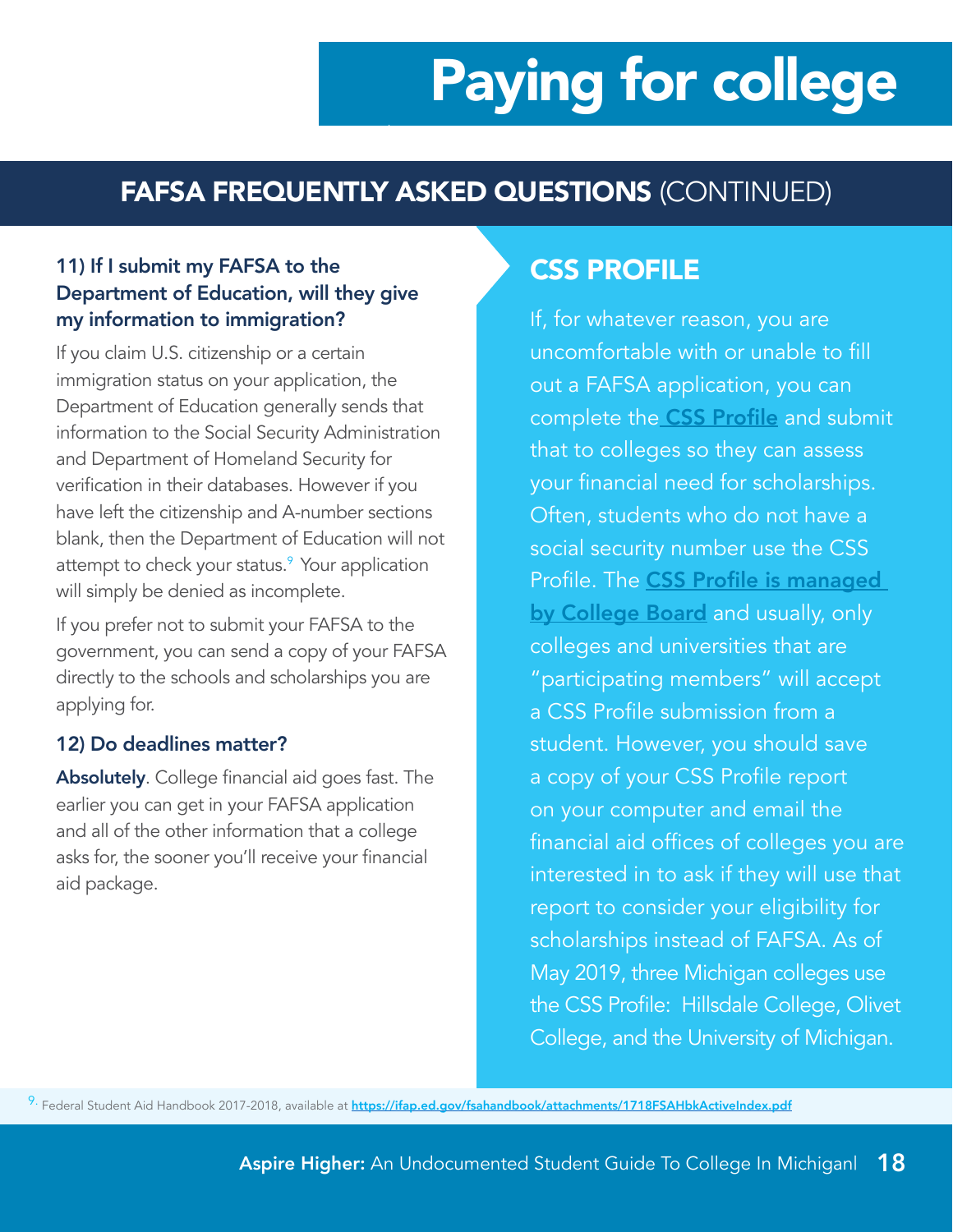### COST OF COLLEGE

*There is no way around it, college costs money. It's important to research your options and see what best suits you and what is most affordable.*

### PUBLIC COLLEGES AND UNIVERSITIES

Public schools are partially funded by the government. There are three different tuition rates for students:

In-State: The price Michigan resident students pay to attend college. In Michigan, colleges and universities vary on whether they grant in-state tuition to undocumented students, so it is very important that you ask the specific college you are interested in whether you can get in-state tuition because you might actually be eligible!

**Out-of-State:** The price charged to students who live in states other than Michigan. This price may also be charged to undocumented students who attend public Michigan colleges.

International: International students are those who come from another country for college or university; they usually have legal status while in school. Undocumented students are typically not international students.

### PRIVATE/INDEPENDENT COLLEGES AND UNIVERSITIES

Independent colleges offer a diverse environment, smaller campus sizes for all, and a personalized commitment to assist students in addition to resources that support DACA recipients.

Do not take yourself out of the game by ruling out a particular college or university based solely on the published tuition rate. The price of college can often intimidate students and families, and while the overall tuition or "sticker price" of an independent college or university can be higher, once all types of financial aid are factored in, the actual "out-of-pocket" expense is often about the same or sometimes even less at an independent college or university.

It is important to talk to the admissions office to see how your status will affect the application process and what financial aid options are available to you. Faculty and staff at independent colleges and universities want to help in your student success.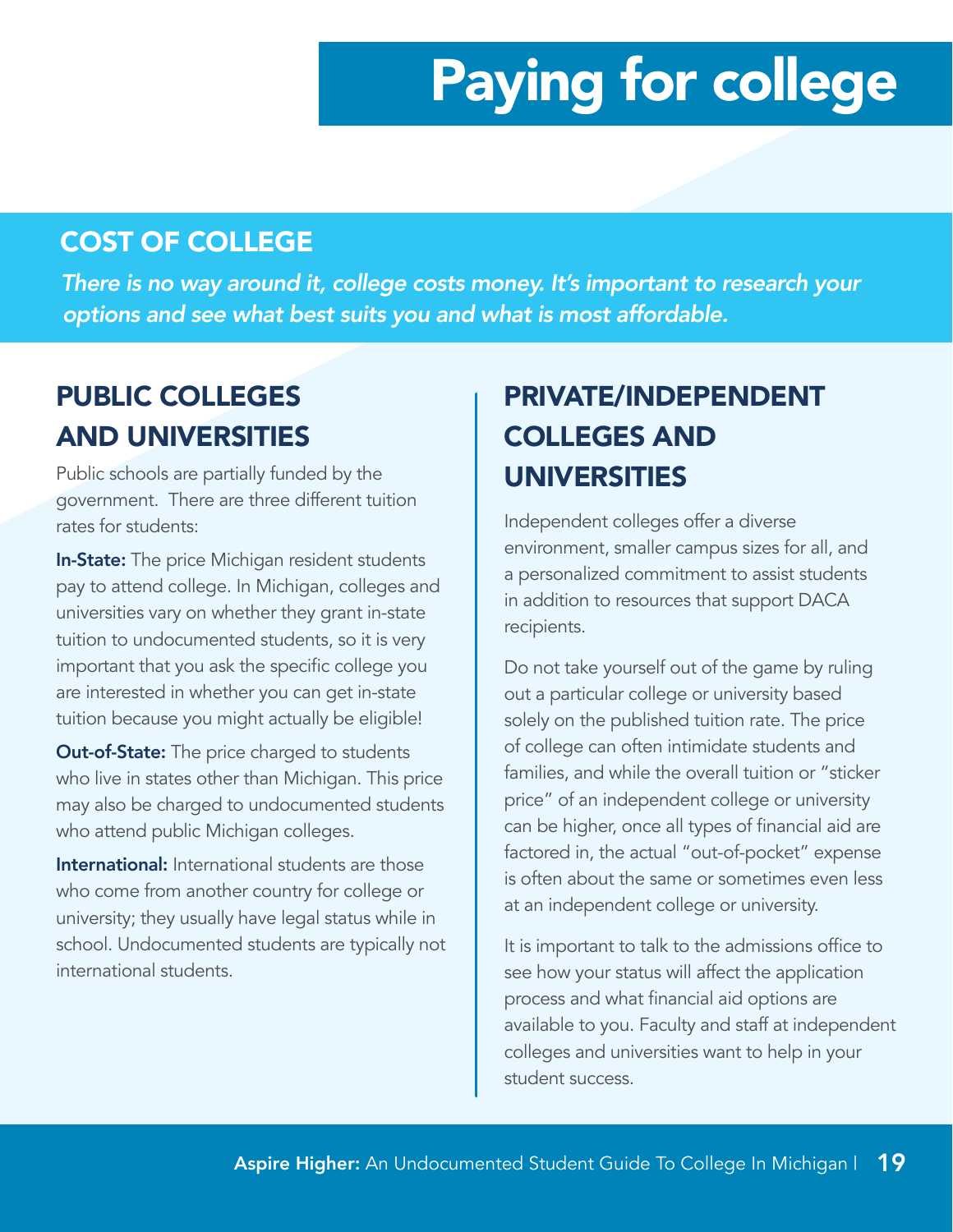### COST OF COLLEGE (CONTINUED)

### TUITION EQUITY

Some Michigan colleges and universities allow undocumented students who meet the Michigan residency requirements to qualify for in-state tuition regardless of their immigration status. But others charge out-of-state tuition. There is no statewide-policy when it comes to allowing undocumented students to attend college. Therefore, we strongly recommend checking with each school's admissions office for the most up-to-date in-state tuition policies for undocumented students. Equally important, do not accept the answer you receive from one individual as the last word. Ask different people from different departments of the same school.

### COLLEGE ASSISTANCE MIGRANT PROGRAM (CAMP)

If you are a child of a migratory or seasonal farmworker, you may be eligible for financial aid stipends during your first year of college as a part of the College Assistance Migrant Program (CAMP). Contact the Institution of Higher Education (IHE) you are considering to inquire. Other types of services you may be eligible for as a part of the CAMP include counseling, tutoring, skills workshops, health services, and housing assistance during your first year of college.

10. U.S. Department of Education, Migrant Education - College Assistance Migrant Program, <https://www2.ed.gov/programs/camp/index.html>.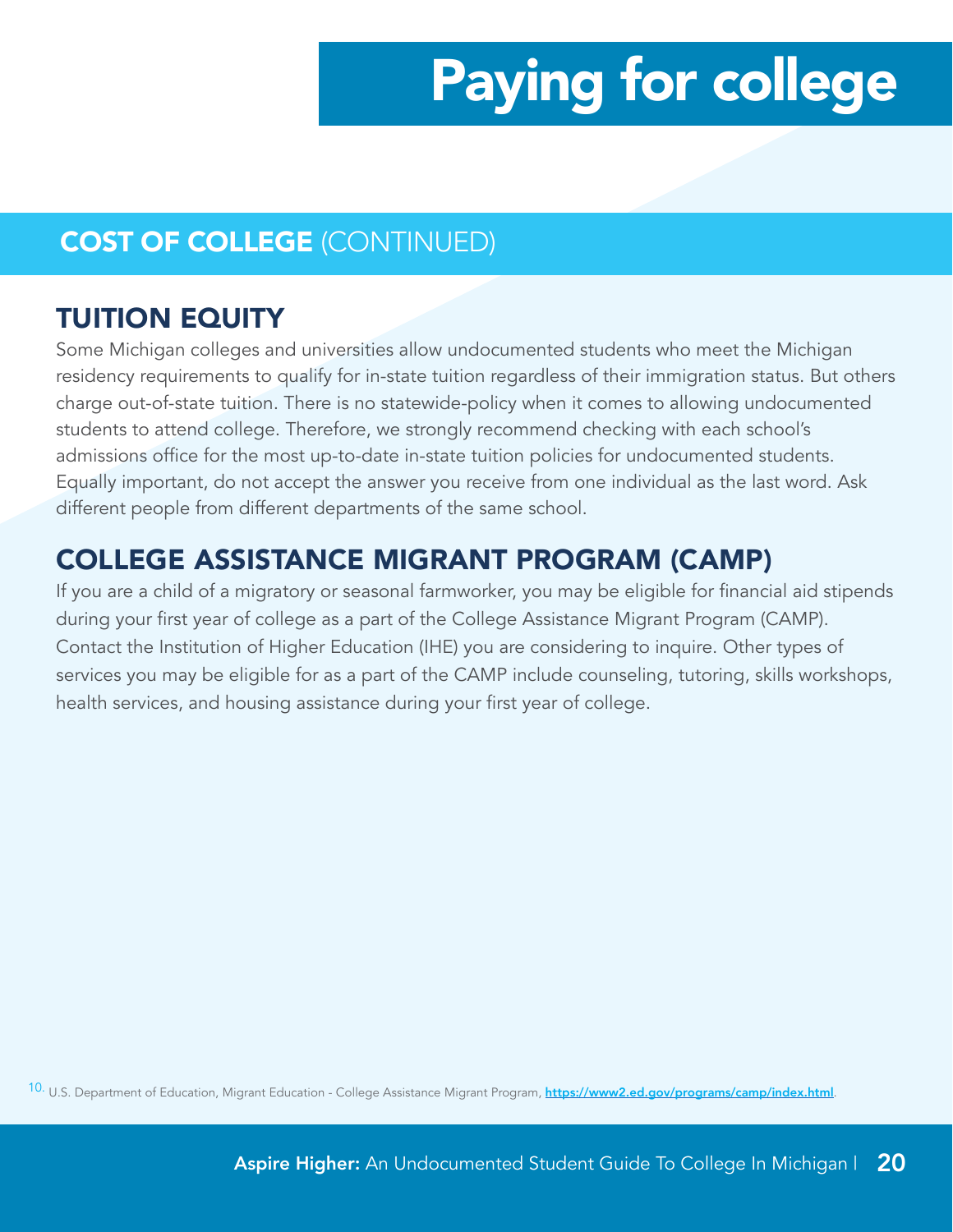### COST OF COLLEGE (CONTINUED)

### IN-STATE/IN-DISTRICT TUITION FOR COMMUNITY COLLEGE

Community colleges are a great option for all students, undocumented or not. They offer the general required classes all college students must take, usually at a much less expensive rate. However, if you decide to attend a community college first, you have to make sure that the classes you are taking transfer to the university you plan on attending.

See below for some examples of community colleges that offer in-district tuition rates for undocumented or DACA students that meet the other in-district requirements. Other Michigan community colleges may offer this as well; we recommend that you contact them for more information.

| <b>FOR UNDOCUMENTED</b><br><b>AND DACA STUDENTS</b> | <b>FOR DACA</b><br><b>STUDENTS ONLY</b>   |
|-----------------------------------------------------|-------------------------------------------|
| <b>Grand Rapids Community College</b>               | <b>Oakland Community College</b>          |
| Lake Michigan College                               | <b>Washtenaw Community College</b>        |
| <b>Mott Community College</b>                       | <b>Kalamazoo Valley Community College</b> |
| <b>Macomb Community College</b>                     | <b>Schoolcraft College</b>                |
| <b>Muskegon Community College</b>                   |                                           |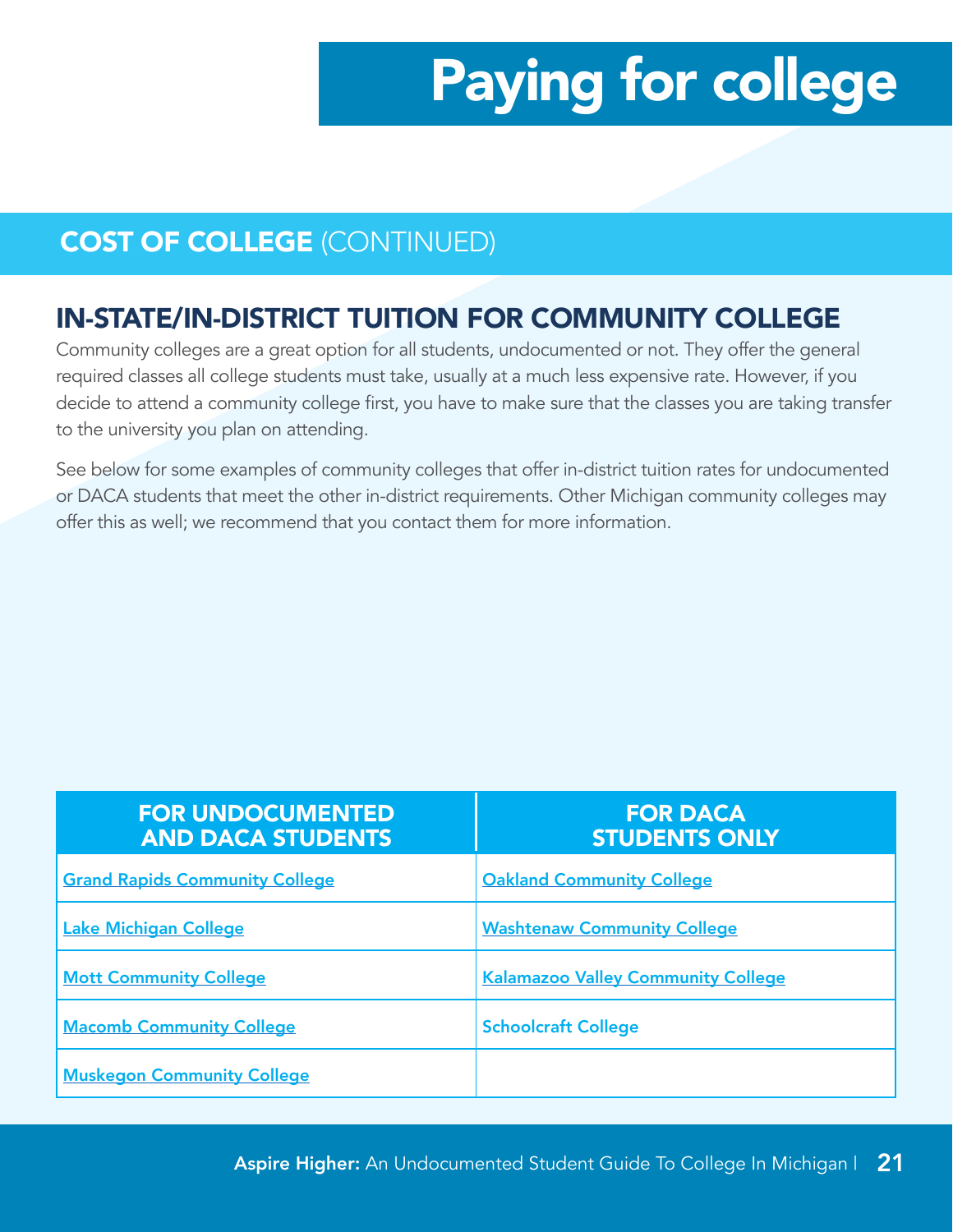### PUBLIC COLLEGES/UNIVERSITIES IN MICHIGAN FOR UNDOCUMENTED STUDENTS

The National For Higher Education for the Public Good Education and the Kresge Foundation evaluated which Michigan public colleges and universities have the most inclusive policies and procedures for admitting, funding, and supporting undocumented and DACAmented students. **Fortunately, many** colleges and universities do provide in-state tuition for undocumented and DACA students, and some even offer need-based financial aid.

The institutions were evaluated on the inclusivity of their admission, residency, and financial aid policies as well as the amount of support available to students when once they arrived on campus. For the more specific information about schools in Michigan and their policies regarding undocumented students, please visit The **[uLEAD \(University Leaders for Educational Access and Diversity\) website](https://uleadnet.org/mi-undocu-map).** 

#### If you are ever unsure about whether you are eligible for in-state tuition or financial aid from a specific university, please take a moment to reach out to someone at that campus for advice. And remember that it's usually worth getting another opinion from someone else on that campus if you need to.

Michigan's public universities are diverse enough to offer something for every student, whether that's the urban, suburban, or rural environment you're seeking, a research experience, or a small liberal arts program. You can live on or off campus or even commute from home, and major in one of hundreds of majors, with advisors ready to help steer you. Best of all, with financial aid, public universities are on average 40% cheaper for students and families than the full published price.

| <b>FOUR-YEAR PUBLIC UNIVERSITIES 11</b>            |                                                                                                                                                                                                                                                                                     |                                                                                                 |  |
|----------------------------------------------------|-------------------------------------------------------------------------------------------------------------------------------------------------------------------------------------------------------------------------------------------------------------------------------------|-------------------------------------------------------------------------------------------------|--|
| <b>SCHOOL</b>                                      | <b>IN-STATE TUITION FOR</b><br><b>UNDOCUMENTED &amp; DACA</b><br><b>STUDENTS?</b> (If yes, that<br>means you just have to fulfill<br>state residency requirements<br>and graduate from a Michigan<br>high school; citizenship status,<br>green card, visa, etc. does not<br>matter) | <b>SERVICES AND RESOURCES</b><br><b>FOR UNDOCUMENTED &amp; DACA</b><br><b>STUDENTS?</b>         |  |
| <b>Central Michigan University</b>                 | <b>Yes</b>                                                                                                                                                                                                                                                                          | Contact the admissions office at<br>cmuadmit@cmich.edu for more<br>information                  |  |
| <b>Eastern Michigan University</b><br>1.0010010010 | Yes                                                                                                                                                                                                                                                                                 | Contact the admissions office at<br>undergraduate admissions@emich.<br>edu for more information |  |

11. Last updated 03/29/2019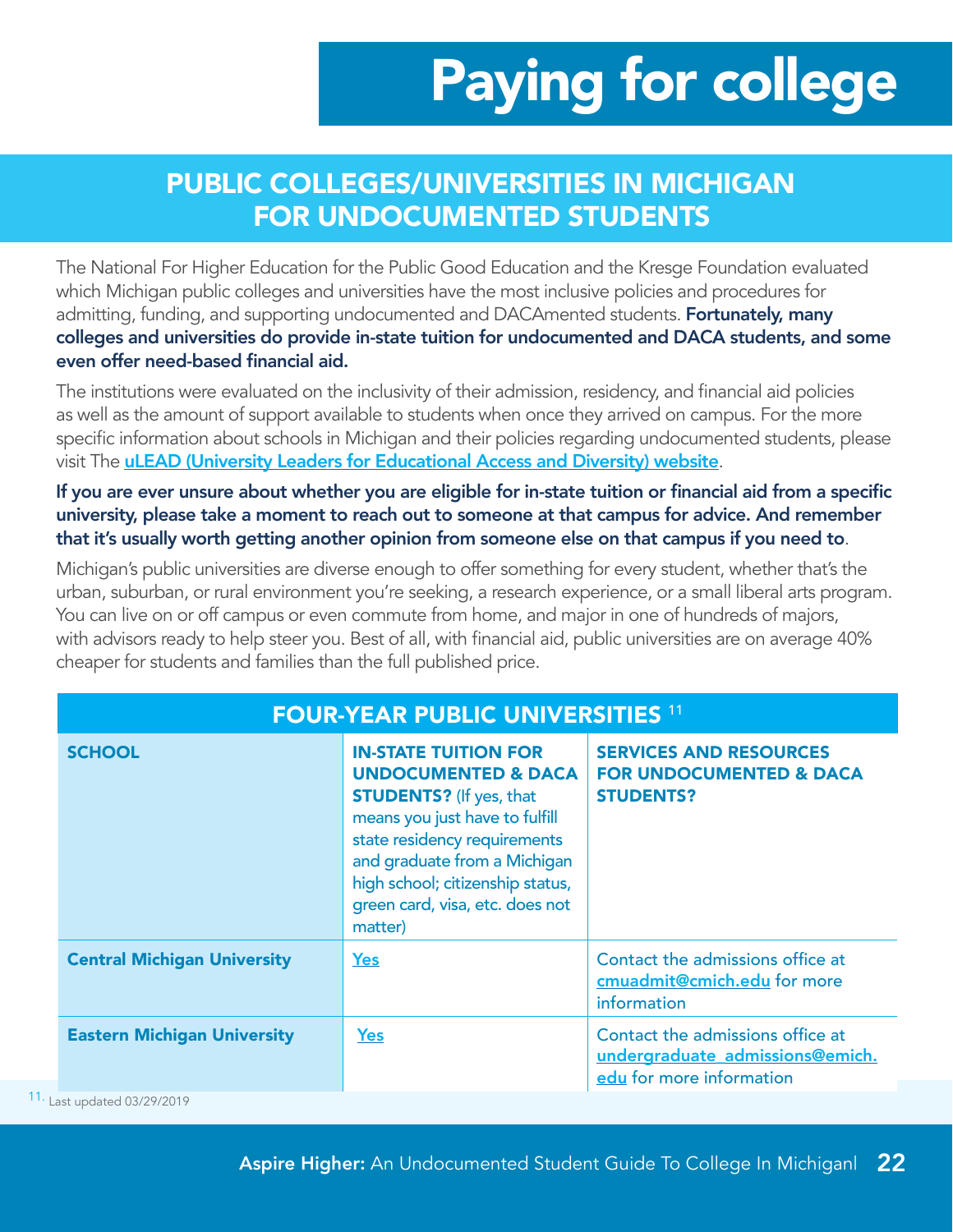### TOP PUBLIC COLLEGES/UNIVERSITIES IN MICHIGAN FOR UNDOCUMENTED STUDENTS (CONTINUED)

| <b>FOUR-YEAR PUBLIC UNIVERSITIES</b>               |                                                                                   |                                                                                                                                                         |  |
|----------------------------------------------------|-----------------------------------------------------------------------------------|---------------------------------------------------------------------------------------------------------------------------------------------------------|--|
| <b>SCHOOL</b>                                      | <b>IN-STATE TUITION FOR</b><br><b>UNDOCUMENTED &amp; DACA</b><br><b>STUDENTS?</b> | <b>SERVICES AND RESOURCES</b><br><b>FOR UNDOCUMENTED &amp; DACA</b><br><b>STUDENTS?</b>                                                                 |  |
| <b>Ferris State University</b>                     | <b>Yes</b>                                                                        | Specific resources and support for<br>undocumented students provided<br>though Center for Latin@Studies.<br>Contact KayleeMoreno@ferris.edu             |  |
| <b>Grand Valley State University</b>               | <b>Yes</b>                                                                        | <b>Contact Adriana Almanza</b><br>for specific support as an<br>undocumented/DACA student                                                               |  |
| <b>Lake Superior State University</b>              | Some; includes only<br>citizens of North American<br>countries                    | Contact the admissions office at<br>admissions@lssu.edu for more<br>information                                                                         |  |
| <b>Michigan State University</b>                   | <b>Yes</b>                                                                        | Contact the Office of the Registrar<br>at (517) 432-3488, Feeclass@msu.<br>edu or visit the In-State Tuition<br><b>Status</b> page for more information |  |
| <b>Michigan Technological</b><br><b>University</b> | No, but eligible for merit-<br>based financial aid                                | Contact the admissions office<br>mtu4u@mtu.edu for more<br>information                                                                                  |  |
| <b>Northern Michigan University</b>                | <b>Yes</b>                                                                        | Contact Admissions at (906) 227-<br>2650 or gdaniels@nmu.edu for more<br>information                                                                    |  |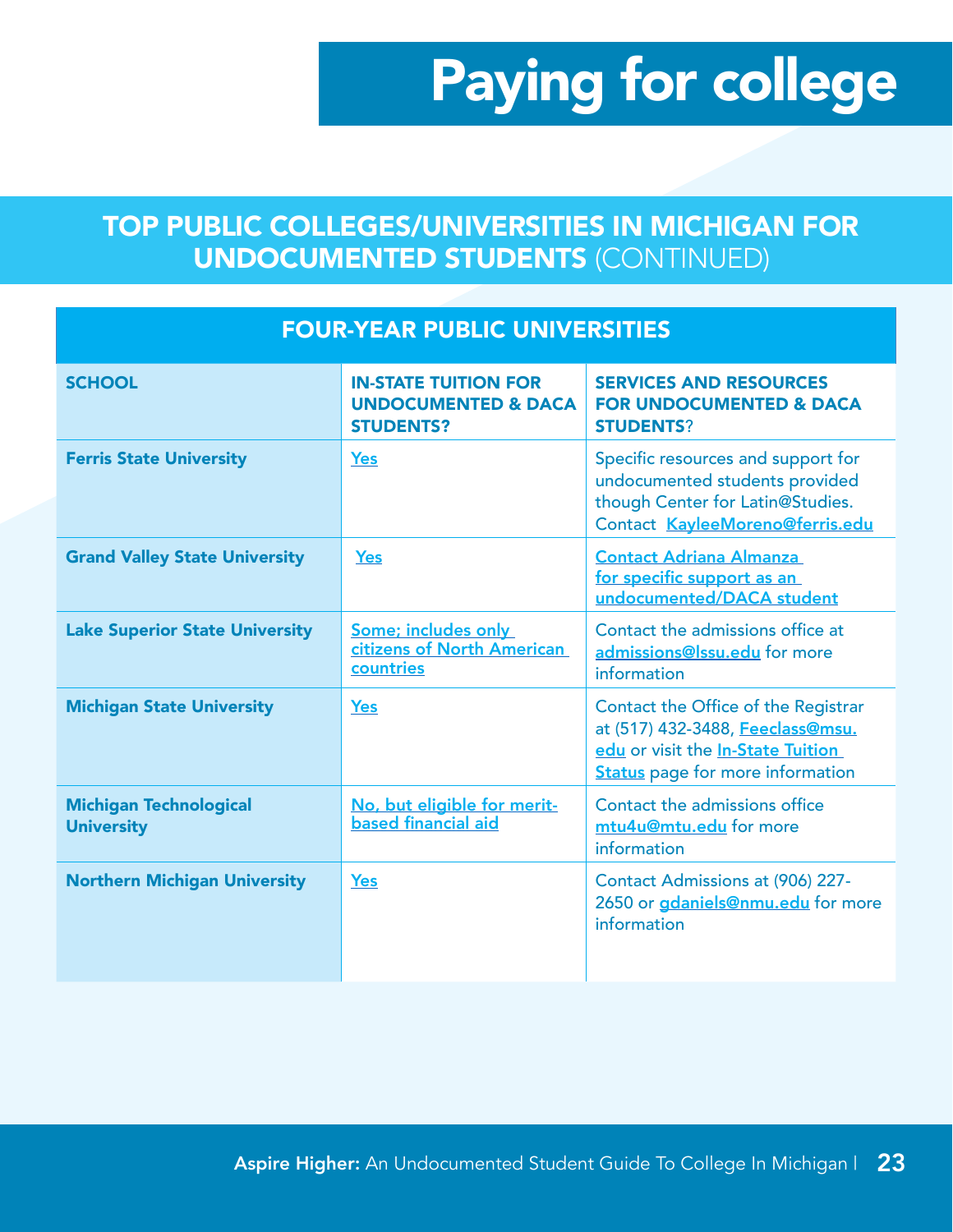### TOP PUBLIC COLLEGES/UNIVERSITIES IN MICHIGAN FOR UNDOCUMENTED STUDENTS (CONTINUED)

| <b>FOUR-YEAR PUBLIC UNIVERSITIES</b>    |                                                                                   |                                                                                                         |  |
|-----------------------------------------|-----------------------------------------------------------------------------------|---------------------------------------------------------------------------------------------------------|--|
| <b>SCHOOL</b>                           | <b>IN-STATE TUITION FOR</b><br><b>UNDOCUMENTED &amp; DACA</b><br><b>STUDENTS?</b> | <b>SERVICES AND RESOURCES</b><br><b>FOR UNDOCUMENTED &amp; DACA</b><br><b>STUDENTS?</b>                 |  |
| <b>Oakland University</b>               | <b>Yes</b>                                                                        | Contact the admissions office at<br>oakuniv@oakland.edu for more<br>information                         |  |
| <b>Saginaw Valley State University</b>  | Yes                                                                               | Please contact the Office of Admissions<br>at admissions@svsu.edu for more<br>information               |  |
| <b>University of Michigan-Ann Arbor</b> | Yes<br>(If student qualifies under<br>attendance residency<br>pathway.)           | Specific resources and support for<br>undocumented and DACA students<br>available here and here         |  |
| <b>University of Michigan-Dearborn</b>  | <b>Yes</b><br>(If student qualifies under<br>attendance residency<br>pathway.)    | Contact the admissions office at<br>umd-admissions@umich.edu<br>for more information                    |  |
| <b>University of Michigan-Flint</b>     | <b>Yes</b><br>(If student qualifies under<br>attendance residency<br>pathway.)    | Specific resources for DACA and<br>undocumented students available<br>here                              |  |
| <b>Wayne State University</b>           | <b>Yes</b>                                                                        | Apply for in-state tuition as a DACA<br>or undocumented here and email<br><b>ESP@wayne.edu</b> for help |  |
| <b>Western Michigan University</b>      | Yes                                                                               | Specific support and financial aid for<br>DACA and undocumented students<br>available here              |  |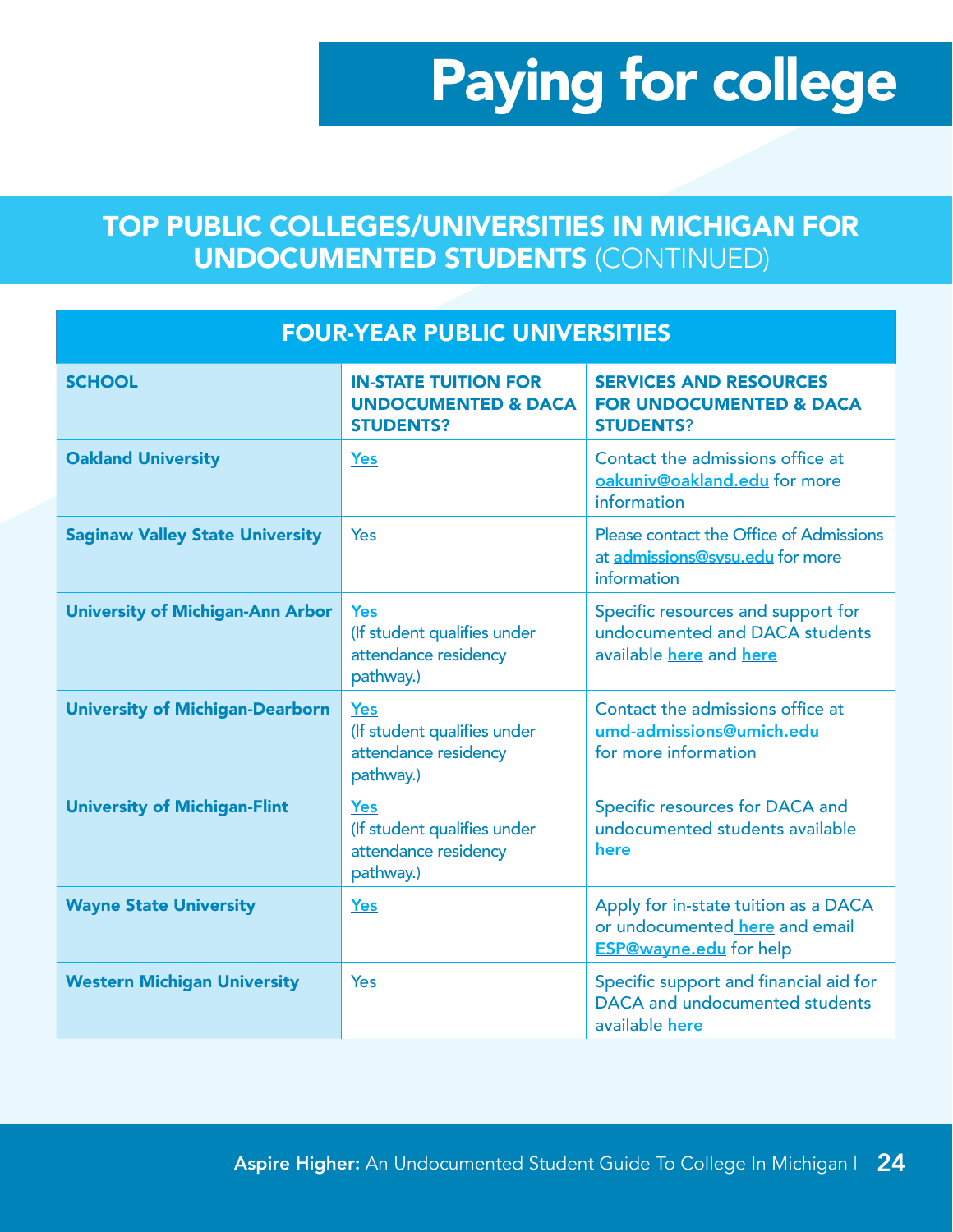### PRIVATE INSTITUTIONS IN MICHIGAN FOR UNDOCUMENTED STUDENTS

| <b>PRIVATE/INDEPENDENT UNIVERSITIES</b> |                                                                                   |                                                                                                                                                                        |  |
|-----------------------------------------|-----------------------------------------------------------------------------------|------------------------------------------------------------------------------------------------------------------------------------------------------------------------|--|
| <b>SCHOOL</b>                           | <b>IN-STATE TUITION FOR</b><br><b>UNDOCUMENTED &amp; DACA</b><br><b>STUDENTS?</b> | <b>SERVICES AND RESOURCES</b><br><b>FOR UNDOCUMENTED &amp;</b><br><b>DACA STUDENTS?</b>                                                                                |  |
| <b>Albion College</b>                   | Yes                                                                               | Albion provides a tuition<br>scholarship for all DACA students<br>requiring them to only pay for<br>room and board to attend.<br><b>Additional information here.</b>   |  |
| <b>Alma College</b>                     | Yes (One tuition rate for all<br>students).                                       | <b>Hispanic Coalition.</b> We offer<br>scholarships and need based aid<br>for DACA students                                                                            |  |
| <b>Andrews University</b>               | Yes, they have the same tuition<br>rate for all students                          | Specific resources, support, and<br>scholarships for undocumented<br>and DACA students available<br>here                                                               |  |
| <b>Aquinas College</b>                  | Information available from their<br>website                                       | Undocumented students are able<br>to fill out a financial aid estimator<br>to determine any availability of<br>institutional money outside of<br>academic scholarships |  |
| <b>College for Creative Studies</b>     | Yes, they have the same tuition<br>rate for all students                          | No specific resources                                                                                                                                                  |  |
| <b>Cornerstone University</b>           | Yes                                                                               | <b>Unknown</b>                                                                                                                                                         |  |
| <b>Madonna University</b>               | Yes, they have the same tuition<br>rate for all students                          | No specific resources                                                                                                                                                  |  |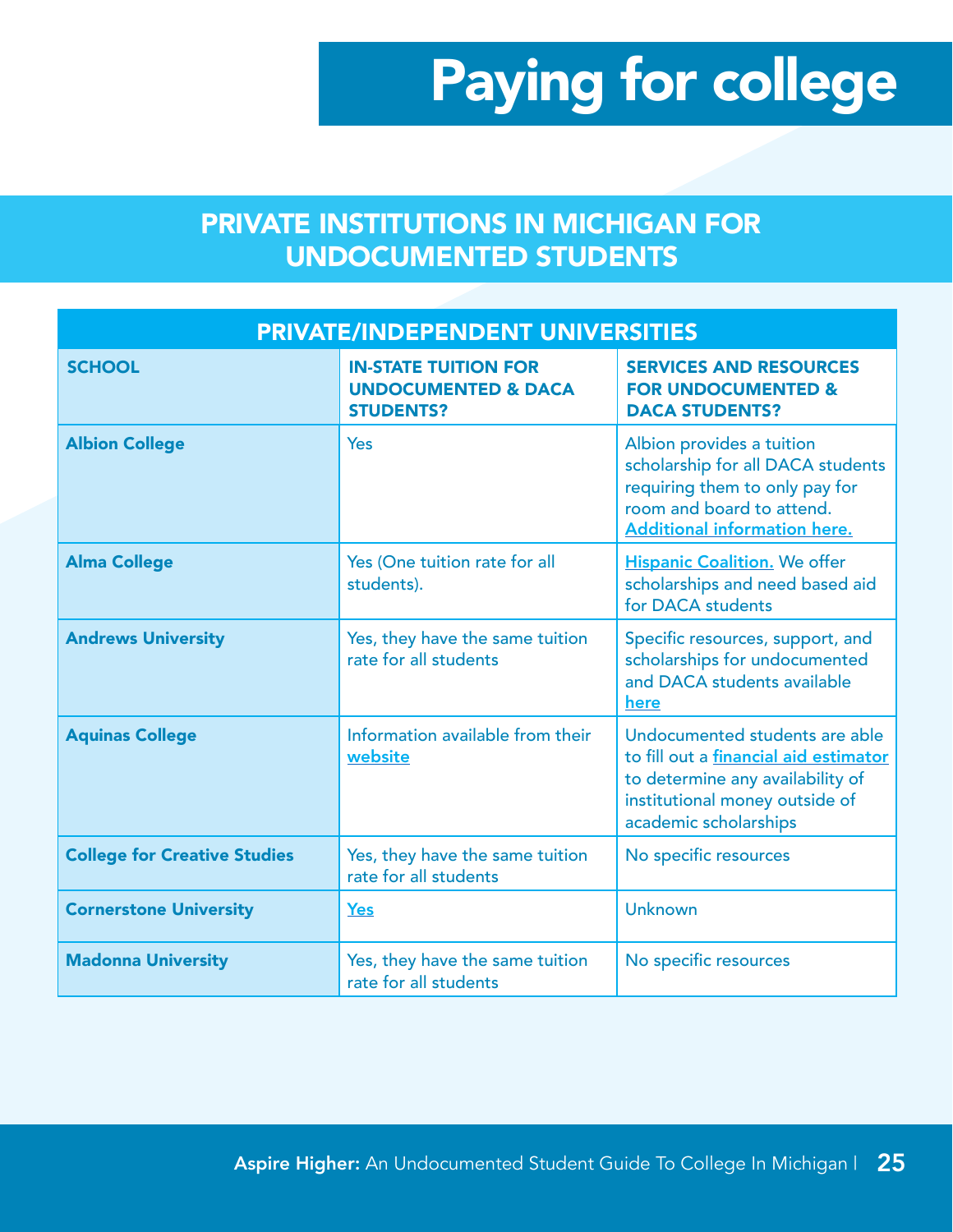| <b>ELIGIBILITY FOR FINANCIAL AID</b>                                                                        |                     |                                           |                                                                                                                                                                                                                                                                                                                                                                           |                                                                                      |
|-------------------------------------------------------------------------------------------------------------|---------------------|-------------------------------------------|---------------------------------------------------------------------------------------------------------------------------------------------------------------------------------------------------------------------------------------------------------------------------------------------------------------------------------------------------------------------------|--------------------------------------------------------------------------------------|
|                                                                                                             | <b>U.S. Citizen</b> | <b>Legal Permanent</b><br><b>Resident</b> | <b>Other Immigration</b><br><b>Status</b>                                                                                                                                                                                                                                                                                                                                 | <b>DACA or</b><br><b>Undocumented</b>                                                |
| <b>Federal Aid</b><br>(including grants,<br>loans, and work<br>study)                                       | <b>Yes</b>          | Yes                                       | Refugee<br>Asylee<br><b>Cuban-Haitian Entrant</b><br><b>Conditional Entrant</b><br>(before 4/1/80)<br>Parolee (1yr+)<br>T-visa or applicants with<br><b>HHS T-visa eligibility</b><br>Letter<br><b>VAWA</b> "battered<br>immigrant"<br><b>Citizen of Federated</b><br><b>States of Micronesia,</b><br>Republic of the<br>Marshall Islands, or<br><b>Republic of Palau</b> | <b>No</b>                                                                            |
| <b>State of Michigan</b><br><b>Aid (including</b><br>scholarships,<br>grants, loans and<br>other resources) | Yes                 | Yes                                       | Refugee<br><b>Asylee</b><br><b>Cuban-Haitian Entrant</b><br><b>Conditional Entrant</b><br>(before 4/1/80)<br>Parolee (1yr+)<br>T-visa<br><b>VAWA</b> "battered<br>immigrant"<br><b>Citizen of Federated</b><br><b>States of Micronesia,</b><br>Republic of the<br>Marshall Islands, or<br><b>Republic of Palau</b>                                                        | No, but DACA<br>students may<br>have employment<br>opportunities on<br>some campuses |
| <b>In-State Tuition in</b><br><b>Michigan</b>                                                               | Yes                 | Generally, yes                            | Depends on school                                                                                                                                                                                                                                                                                                                                                         | Depends on school<br>(see tables on pg.<br>$20-24$                                   |
| <b>Private Loans</b>                                                                                        | <b>Yes</b>          | Generally, yes                            | Depends on lender;<br>may require U.S.<br>cosigner                                                                                                                                                                                                                                                                                                                        | Depends on lender;<br>may require U.S.<br>cosigner                                   |
| <b>Institutional Aid</b>                                                                                    | Yes                 | Generally, yes                            | Depends on<br>institution                                                                                                                                                                                                                                                                                                                                                 | Depends on<br>institution                                                            |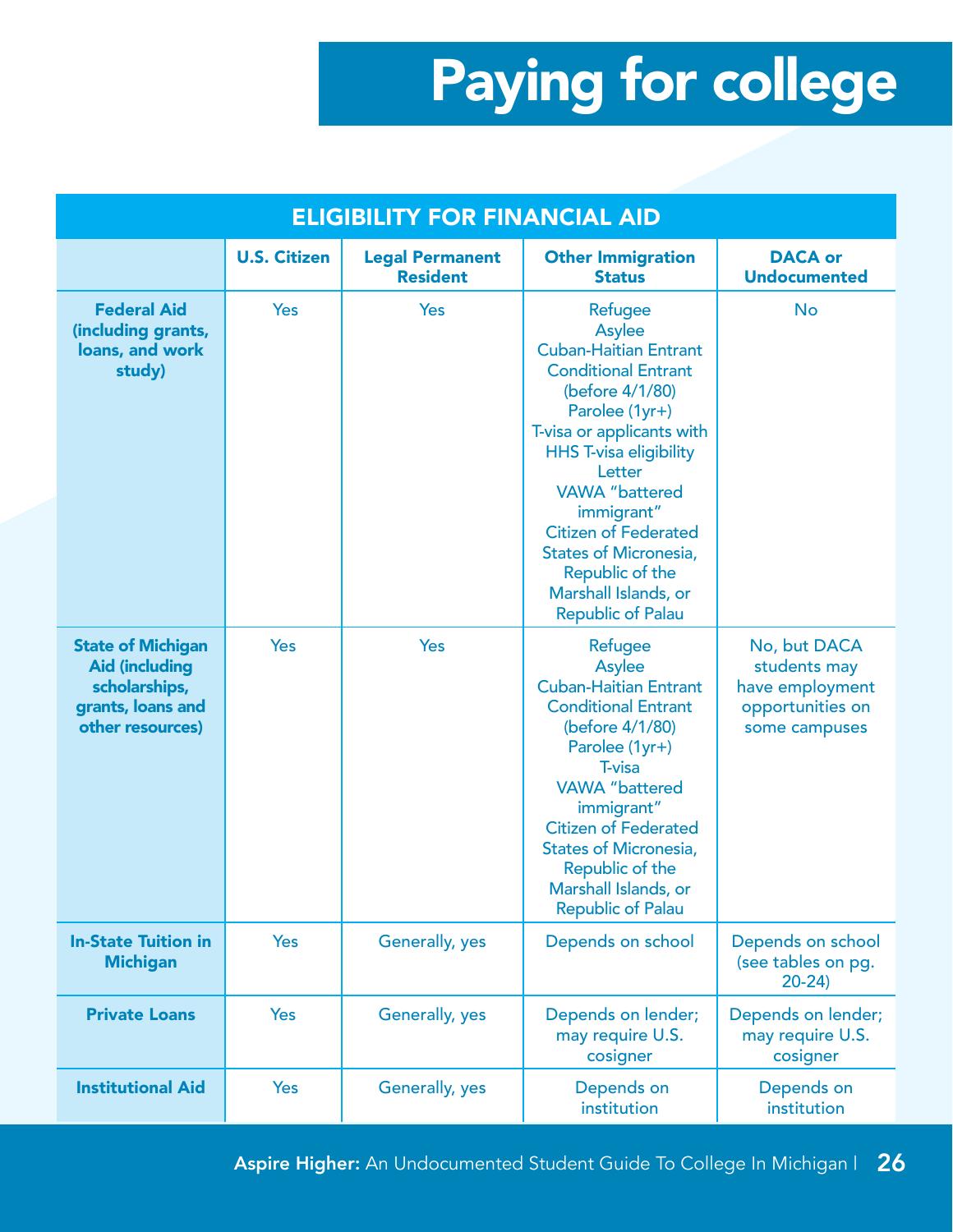# Looking for help?

<span id="page-27-0"></span>Visit the websites of the sponsors of this Guide for an updated list of scholarships available to undocumented students. This list can change and will be updated accordingly.

#### *Contact* [One Michigan](http://1michigan.org/) *for Immigrant Youth if:*

1 a counselor or teacher says you can't go to college because of your immigration status

2 a university or college says you can't apply, or

3 you're having problems filling out applications.

### JOIN ONE MICHIGAN

[One Michigan](http://1michigan.org/) is an undocumented youth-led immigrant rights organization. Its mission is to provide immigrant youth and allies the space, training, and opportunity to make a difference in the lives of immigrants all over Michigan. They work to organize youth leaders in Detroit and across the state and believe that organizing communities is the first step in protecting the rights of immigrants across the state of Michigan.

College is not out the question. Every day, undocumented students are beating the odds and enrolling in college. Many of the

undocumented members of One Michigan are enrolled in college and can help guide you through the process. They continue to fight for your education and for your rights.

Some of the work that One Michigan does includes rallies, trips to Washington, D.C., antideportation campaigns, community service, book drives for immigrant detainees, know-yourrights workshops, DACA renewal workshops, college workshops, scholarships, and college application support.